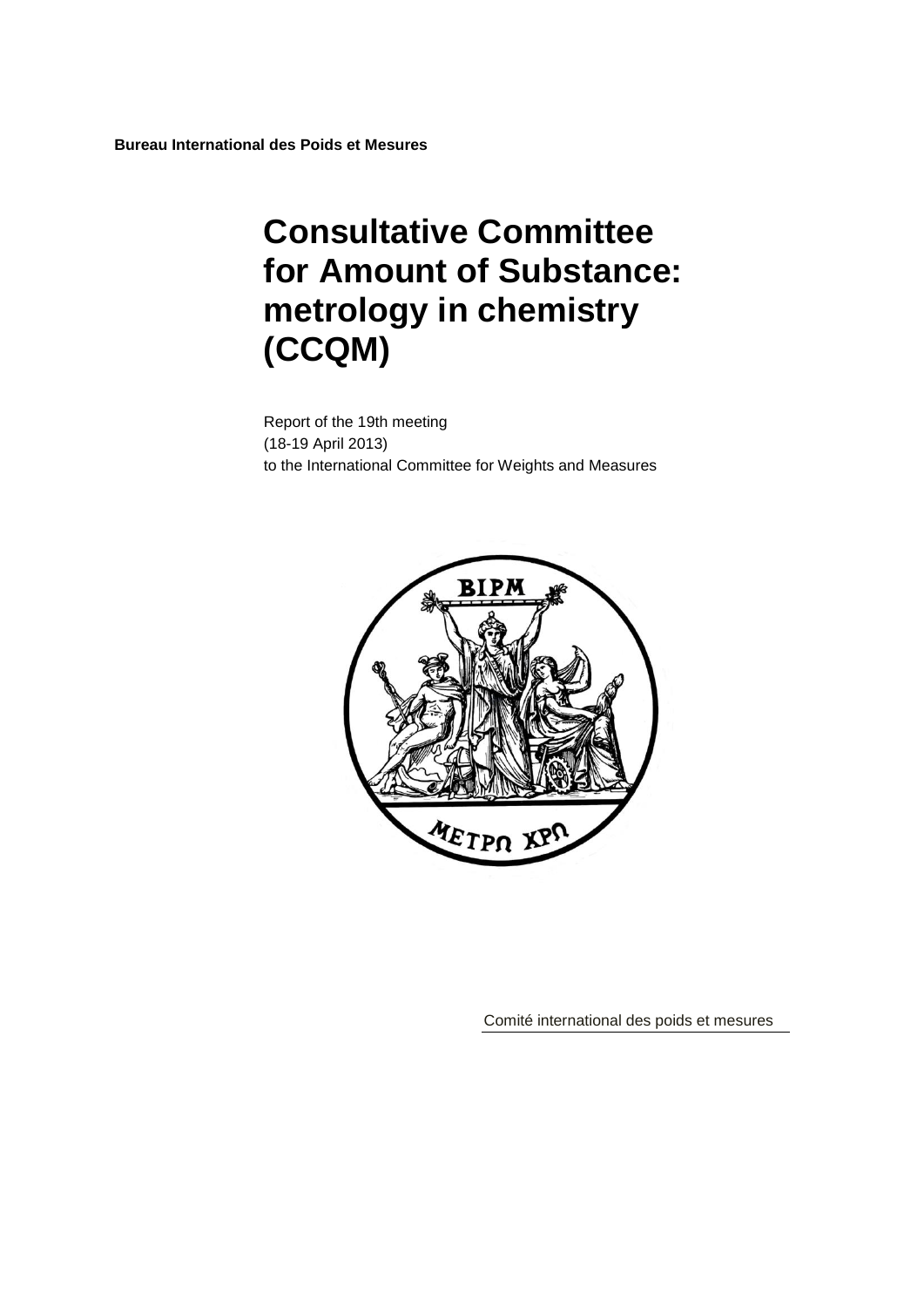Note:

Following a decision of the International Committee for Weights and Measures at its 92nd meeting (October 2003), reports of meetings of the Consultative Committees are now published only on the BIPM website and in the form presented here.

Full bilingual versions in French and English are no longer published.

> M. Milton Director BIPM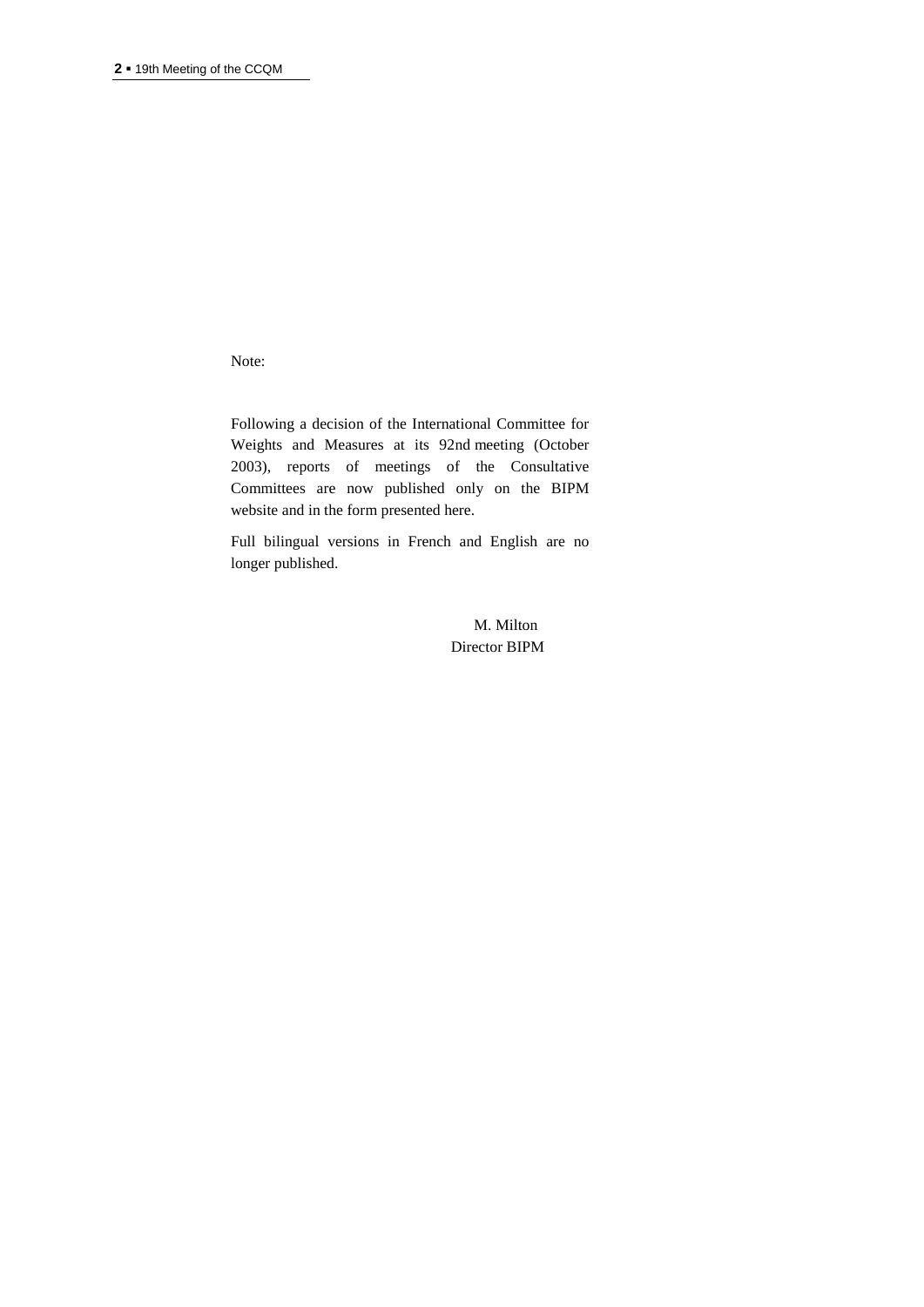# **LIST OF MEMBERS OF THE CONSULTATIVE COMMITTEE FOR AMOUNT OF SUBSTANCE: METROLOGY IN CHEMISTRY**

as of 19 April 2013

#### **President**

Dr W. May, member of the International Committee for Weights and Measures also National Institute of Standards and Technology, NIST, Gaithersburg.

#### **Executive Secretary**

Dr R. Wielgosz, International Bureau of Weights and Measures [BIPM], Sèvres.

#### **Members**

Centro Nacional de Metrología [CENAM], Querétaro. D.I. Mendeleyev Institute for Metrology, Rosstandart [VNIIM], St Petersburg. Danish Fundamental Metrology Ltd [DFM], Lyngby. Federal Institute for Materials Research and Testing/Bundesanstalt für Material-forschung und –prüfung [BAM], Berlin. Federal Institute of Metrology [METAS], Bern-Wabern. Institute for Reference Materials and Measurements [IRMM]. International Atomic Energy Agency [IAEA]. International Federation of Clinical Chemistry and Laboratory Medicine [IFCC]. International Organization for Standardization, Committee on Reference Materials [ISO REMCO]. International Union of Pure and Applied Chemistry [IUPAC]. Istituto Nazionale di Ricerca Metrologica [INRIM], Turin. Korea Research Institute of Standards and Science [KRISS], Daejeon. Laboratoire National de Métrologie et d'Essais [LNE], Paris. National Institute of Metrology [NIM], Beijing. National Institute of Metrology, Standardization and Industrial Quality [INMETRO], Rio de Janeiro. National Institute of Standards and Technology [NIST], Gaithersburg. National Measurement Institute, Australia [NMIA], Lindfield. National Metrology Institute of Japan, National Institute of Advanced Industrial Science and Technology [NMIJ/AIST], Tsukuba. National Metrology Institute of South Africa [NMISA], Pretoria. National Metrology Institute of Turkey/Ulusal Metroloji Enstitüsü [UME], Gebze-Kocaeli. National Physical Laboratory [NPL]/Laboratory of the Government Chemist [LGC Ltd], Teddington. National Research Council of Canada [NRC], Ottawa.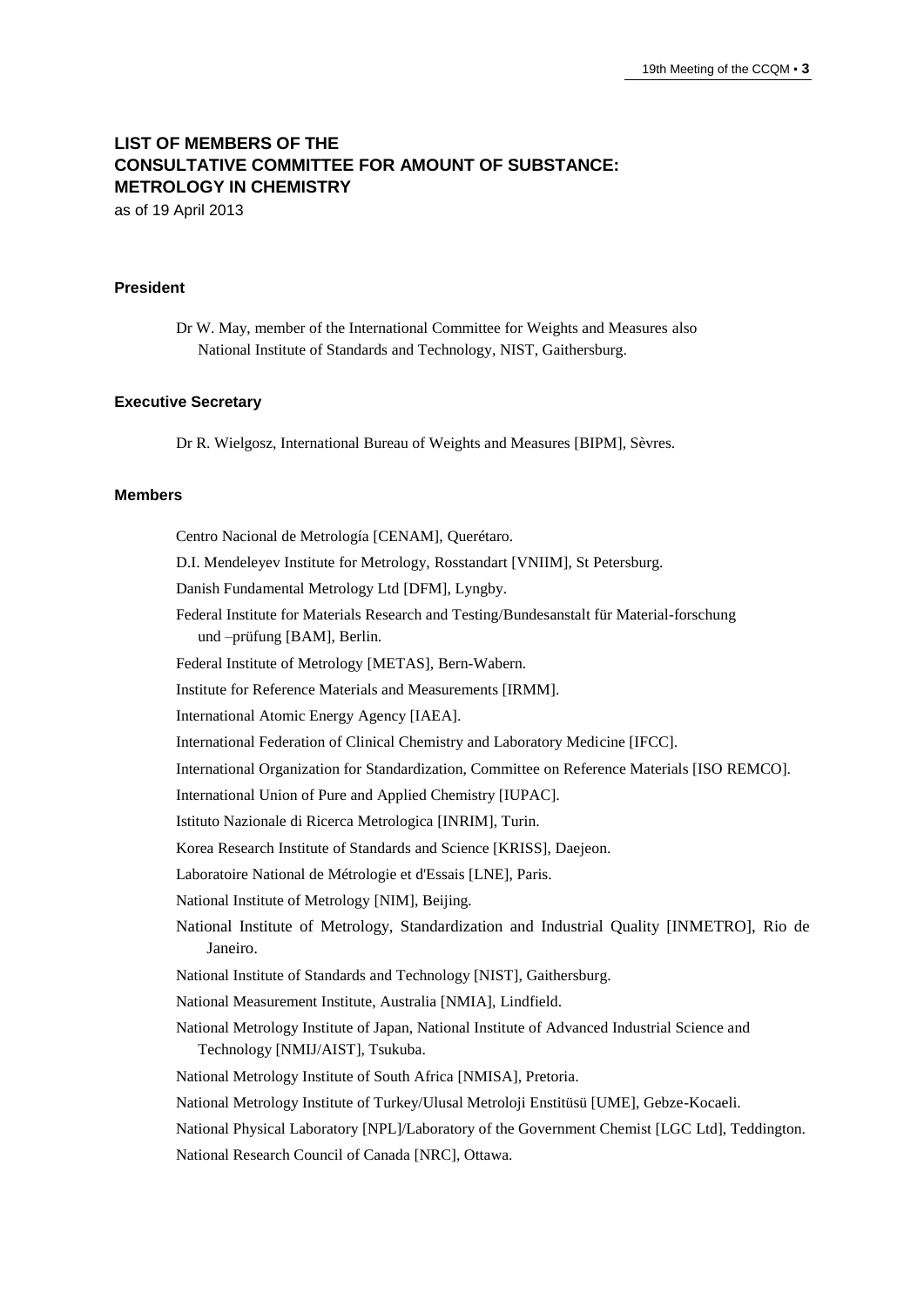Physikalisch-Technische Bundesanstalt [PTB]/Bundesanstalt für Material-forschung und -prüfung [BAM]/Federal Institute for Materials Research and Testing, Braunschweig and Berlin.

Slovak Institute of Metrology/Slovenský Metrologický Ústav [SMU], Bratislava.

State Laboratory [SL], Co. Kildare.

Technical Research Institute of Sweden [SP], Borås.

VSL [VSL], Delft.

The Director of the International Bureau of Weights and Measures [BIPM], Sèvres.

#### **Observers**

Agency for Science, Technology and Research [A\*STAR], Singapore.

Bulgarian Institute of Metrology, General Directorate "National Centre of Metrology" [BIM], Sofia.

Central Office of Measures/Glόwny Urzad Miar [GUM], Warsaw.

Centro Español de Metrología [CEM], Madrid.

Cooperation on International Traceability in Analytical Chemistry [CITAC], Trappes.

Hong Kong Government Laboratory [GLHK], Kowloon.

Hungarian Trade Licensing Office [MKEH], Budapest.

Instituto Português da Qualidade [IPQ], Caparica.

National Institute of Metrology [NIMT], Pathumthani.

National Physical Laboratory of India [NPLI], New Delhi.

National Physical Laboratory of Israel [INPL], Jerusalem.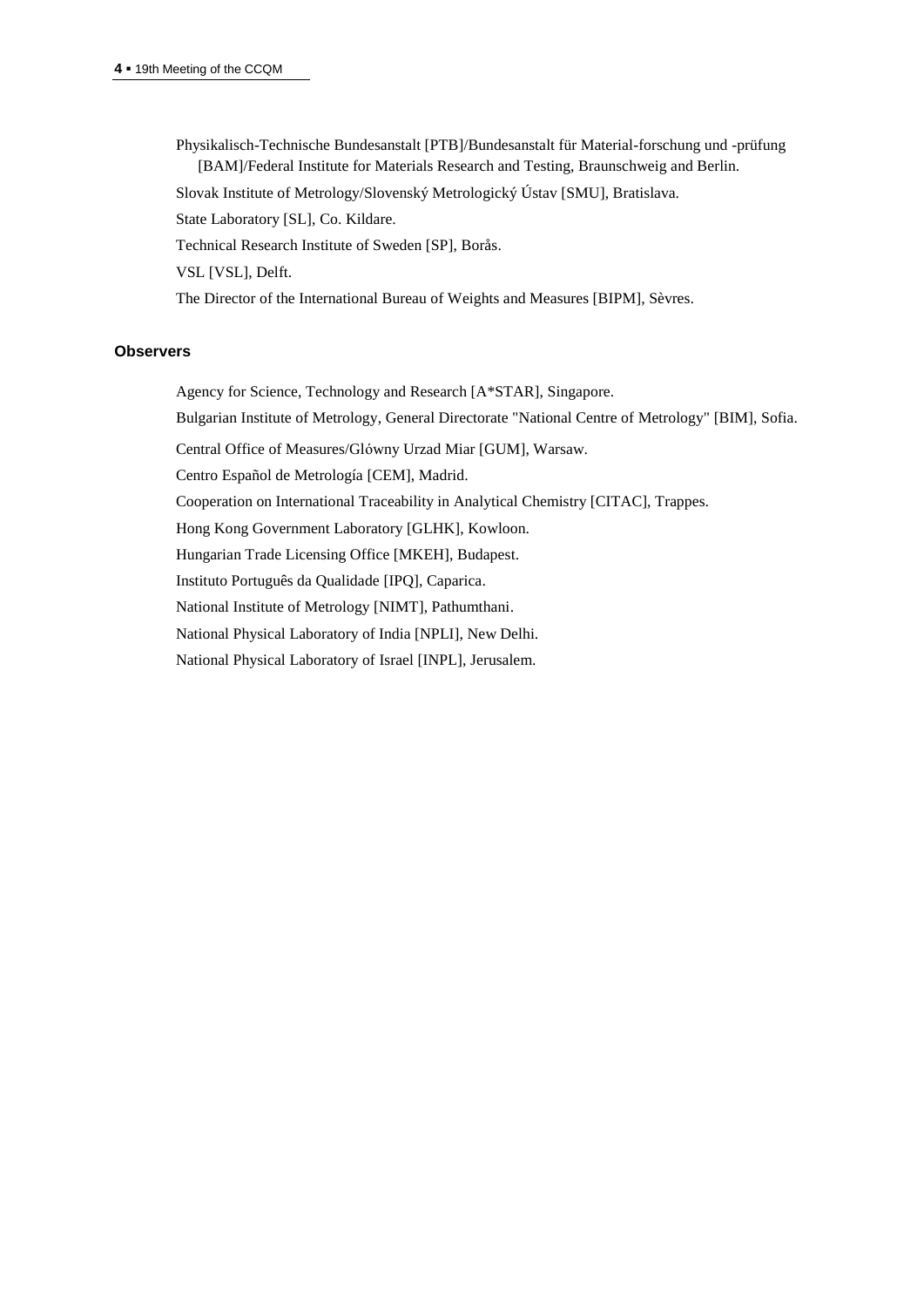# **1. OPENING OF THE MEETING AND COMMENTS FROM THE NEW PRESIDENT**

The Consultative Committee for Amount of Substance: metrology in chemistry (CCQM)\* held its nineteenth meeting at the International Bureau of Weights of Measures (BIPM), at Sèvres on 18-19 April 2013.

The following were present: H. Andres (METAS), A. Botha (NMISA), P. Brewer (NPL), R.J.C. Brown (NPL), G. Carroll (SL), V.S. Da Cunha (INMETRO), S. Ellison (LGC Ltd), H. Emons (IRMM, ISO REMCO), A. Fajgelj (IAEA and IUPAC), P. Fisicaro (LNE), T. Fujimoto (NMIJ/AIST), A.C. Gören (UME), B. Güttler (PTB), M. Hennecke (BAM), A. Hioki (NMIJ/AIST), H.D. Jensen (DFM), E. Hwang (KRISS), J.S. Kim (KRISS), Y. Kustikov (VNIIM), H. Li (NIM), W. Louw (NMISA, also CITAC), L. Mackay (NMIA), B. Magnusson (SP), M. Máriássy (SMU), R. Marquardt (ICTNS/IUPAC), W. May (President of the CCQM), Z. Mester (NRC), M.J.T. Milton (Director of the BIPM), Y. Mitani (CENAM), J. Morrow (NIST), U. Panne (BAM), S.-R. Park (KRISS), H. Parkes (LGC Ltd), M. Sargent (LGC Ltd), M.P. Sassi (INRIM), M. Sega (INRIM), R. Sturgeon (NRC), W. Unger (BAM), A. van der Veen (VSL), S. Vaslin-Reimann (LNE), R.L. Watters (NIST), S. Wise (NIST).

Observers: F. Dias (IPQ), P.K. Gupta (NPLI), W. Kozlowski (GUM), D. Wai Mei Sin (GLHK), Z. N. Szilágyi (MKEH).

Invited: M. Buzoianu (INM), M. Cox (NPL), P.A. Gatti (INTI), C. Gonzalez (NIST), J. Kang'iri Njeri (KEBS), M. Khan (DRCiM), G. Muriira Karau (KEBS), T.K. Lee (HSA), R. Parris (NIST), G. Ticona Canaza (INDECOPI), O. Zakaria (NML-SIRIM).

Also present: A. Daireaux (BIPM), E. Flores Jardines (BIPM), R. Josephs (BIPM), R. Kaarls (CIPM, CCQM Past President), S Maniguet (BIPM), P. Moussay, (BIPM), N. Stoppacher (BIPM), C. Thomas (BIPM), J. Viallon (BIPM), S. Westwood (BIPM), R. Wielgosz (Executive Secretary of the CCQM, BIPM).

Sent regrets: M. Fernández Vicente (CEM), I. Kuselman (INPL), L. Locascio (NIST), L. Siekmann (IFCC).

Dr W. May, the President of the CCQM, having taken over the role from Dr R. Kaarls at the beginning of 2013, officially opened the 19th meeting of the CCQM on the morning of 18 April 2013, and a round table self-introduction by all participants and observers was completed.

Dr W. May stated that it was an honour to succeed Dr R. Kaarls as the CCQM President, and the Workshop on "20 Years of the CCQM: Progress Made, Impact Provided, Lessons Learned, and Future Challenges'' held yesterday highlighted the remarkable progress in chemical metrology that had occurred during Dr R. Kaarls leadership of the CCQM.

Looking forward, Dr W. May stated that the CCQM was now the largest of the CIPM's consultative committees, and was not only dealing with metrology in chemistry but also in biology. He would, therefore, be proposing to the CIPM that the name of the CCQM be modified to include references to both metrology in chemistry and biology. He stated that the strategic planning exercise undertaken over the last year following a request by the CIPM, had been valuable to the CCQM, and would be used in shaping future activities of the Committee. He noted that the CIPM was currently reviewing

 $\overline{\phantom{a}}$ 

<sup>\*</sup> For the list of acronyms, [click here.](http://www.bipm.org/en/practical_info/acronyms.html)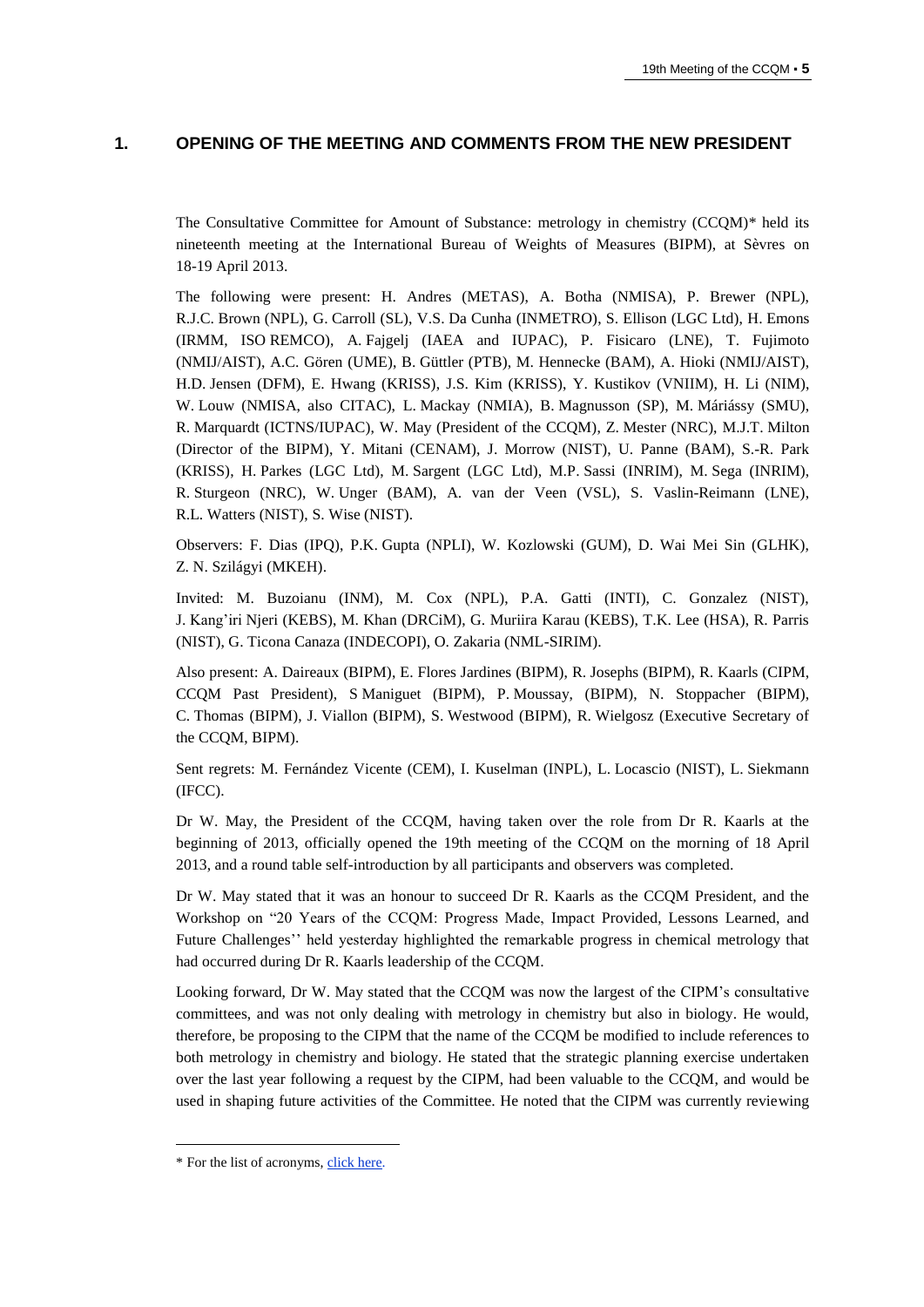its election processes and those of CC Presidents and he also expected this to be extended to processes within the Consultative Committees in the future.

## **2. APPOINTMENT OF A RAPPORTEUR**

Dr W. May proposed Dr R. Brown as rapporteur for the meeting. Dr R. Brown agreed.

# **3. APPROVAL OF THE AGENDA**

Dr W. May ran through the proposed agenda to ensure that all participants agreed with its composition, and outlined the discussion points where he expected the most time to be taken up. He also noted that item 17 (presentation from the VAMAS) would not be taken in 2013, but would be arranged for 2014 instead. The edited agenda was approved.

# **4. REPORT ON THE EIGHTEENTH MEETING OF THE CCQM**

Dr W. May thanked Dr R. Sturgeon, rapporteur for the eighteenth meeting of the CCQM, for producing the meeting report. He noted the addition of an actions and decisions section at the end of the report which would continue in 2013. Dr R. Wielgosz reviewed the actions from the report of the eighteenth meeting of the CCQM and confirmed that these had all been completed.

With respect to action 5 concerning the BIPM's policy on the publication of contact details for members of CCs, Dr R. Wielgosz stated that the BIPM has put in place a system so that individuals may opt-out of having their details listed on the BIPM's system. Currently, however, there is no change to the BIPM's password policy, although this is under review. The new Director of the BIPM, Dr M. Milton, observing that a recent CCM workshop had made all of its material open access, suggested that the CCQM might be protecting more information than it needs to, and suggested than in future the CCQM consider making more information open access.

In the absence of further oral comments on the report, Dr W. May declared the report approved.

## **5. LEADERSHIP OF CCQM WORKING GROUPS**

#### **5.1. Gas analysis WG (GAWG) chair**

Dr M. Milton had stepped down as chair of the GAWG following his appointment as Director of the BIPM, and Dr J. Kim had filled the role of acting chair for the GAWG. Dr J. Kim's CV was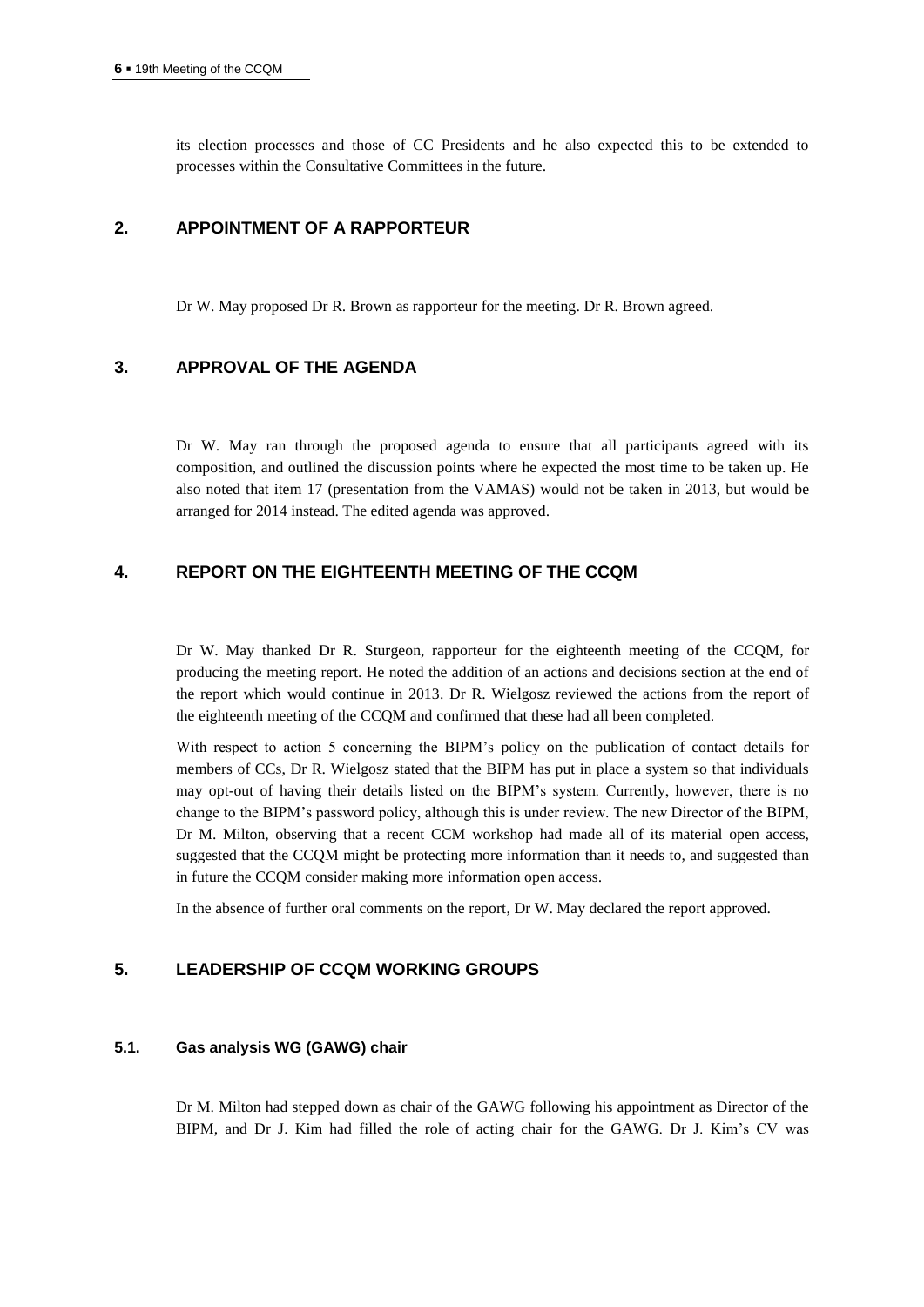distributed to the Members of the CCQM, and he was proposed as the permanent chair by Dr W. May, which was approved unanimously.

#### **5.2. Process for Selection/appointment of WG Chairs**

Dr W. May observed that a more documented process for appointing WG chairs would be developed in the future. Dr R. Wielgosz elaborated that document CIPM-D-01 is well established and gives guidelines for the membership of CCs, and the authority for appointment of WG chairs lies with the CC President with the agreement of the CC, but does not define a process for this. Dr W. May remarked that, when selecting WG chairs, greater account needs to be taken of global diversity, whilst still maintaining a set of chairmen that are acknowledged experts with leadership skills. Dr W. Louw asked whether there are official terms of reference to describe the duties and responsibilities of WG chairs. Dr W. Louw went on to note that this is also a requirement for the new role of vice-chairman where the responsibilities of the position are even less clear. Dr R. Wielgosz replied that CIPM-D-01 only briefly mentions some of the responsibilities of WG chairs related to meetings, and therefore some updating of the document is required to clarify the situation. Further discussion then explored the mechanisms which could be used to make appointments for these positions. Dr S. Ellison proposed a procedure where nominations could come from all WG members. Dr B. Guettler discussed the requirement, from whatever process was to be implemented, to be common across all CCs, whilst Prof. H. Emons made the point that it is important to first list the technical competencies required by the role and then to consider these along with any non-technical requirements for the position. Dr W. May responded that the appointment of vice-chairs is to some extent intended to help meet the requirement for these positions to be filled by representatives from a distribution of geographical locations, and to ensure that potential candidates for WG Chair positions are exposed to and develop the skills required to lead WG activities. Dr W. May went on to remark that the CIPM is preparing a document to describe the process of selecting CC chairs and this could be extended to WG Chairs. Dr R. Wielgosz commented that under the current CC rules, the four-year term appointments of a number of CCQM WG Chairs would come to an end in April 2014, and the CCQM would ideally need to have its rules in place by April 2014. Dr R. Kaarls thought that this timescale should be achievable and Dr W. May and Dr R. Kaarls stated that they would produce a draft procedure for election of WG chairs and WG vice-chairs in time for the November CCQM WG meetings, with a view to having this finalized for approval by the CCQM in April 2014. Ms H. Parkes asked whether a vote would be required to appoint WG chairs; Dr W. May stated that he thought this was unnecessary and instead a simpler vetting procedure would suffice. Dr M Milton reminded everyone that there was no requirement to make processes over bureaucratic.

#### **5.3. Selection/appointment of WG Vice-Chairs**

This point was not discussed separately but was combined with the discussion noted in agenda item 5.2.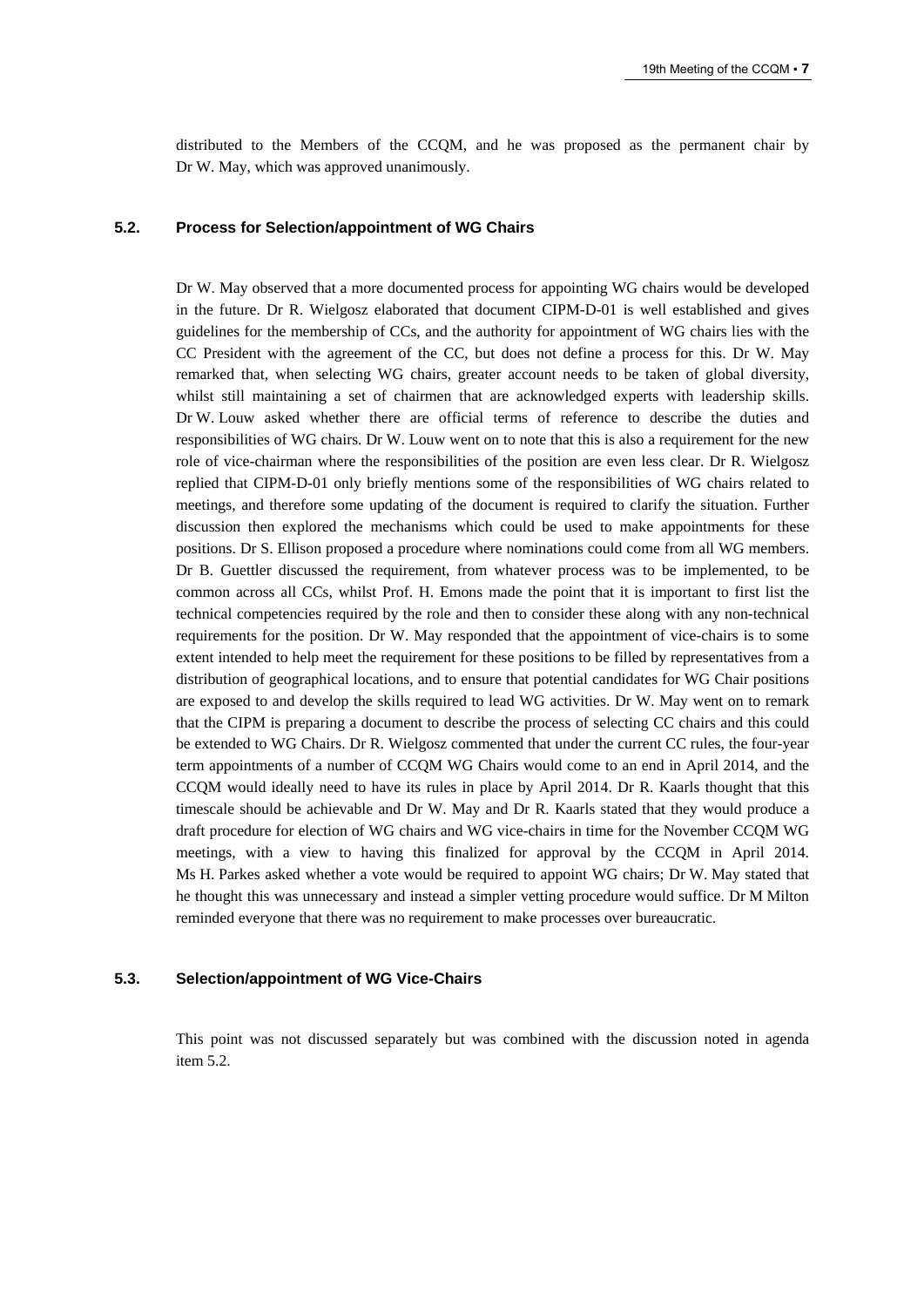## **6. UPDATE ON THE CCQM STRATEGIC PLANNING DOCUMENT**

Dr R. Wielgosz presented the current status of the CCQM strategic planning document. He outlined the development timeline of the document and stated that the aim of this item was to develop an approved version of the document which could be considered as version 1.0. Version 0.5 of the document (CCQM/13-04) had been distributed to the CCQM on 26 February 2013, and comments on this version returned to the CCQM Strategic Planning Working Group (SPWG) by 28 March 2013. The SPWG had considered all the comments received and had developed a response to these which is summarized in document CCQM/13-38. There was a general discussion on the Terms of Reference of the CCQM, but it was concluded that these would remain unchanged for now since the structure of these for all CCs was due to be discussed by the CIPM. Dr R. Wielgosz outlined the background to the document and the key points presented in the strategy. He stated that the CCQM Strategic Planning Working Group had agreed to bring together the individual WG strategies into an overarching CCQM document. This would also include a spread sheet which described the future comparison plans of each of the CCQM WGs. Dr R. Wielgosz noted that as of December 2012 there were 5360 Chemistry CMCs which comprised 3049 different analyte-matrix combinations, and 830 individual analytes. It was also notable that the median number of NMIs or DIs providing a service in each of the service category areas was 16. Dr R. Wielgosz emphasized the importance of the CCQM case studies as a strength of the strategy document. Following consultation with the CCQM on the draft document a further three case studies (on health care, water quality, and the Avogadro project) had been proposed for inclusion in the next version. Having outlined how the CCQM had adapted to changes and challenges from 1999 to 2012, Dr R. Wielgosz then mentioned the envisioned future activities for the CCQM which included the more efficient and effective underpinning of CMCs, and the need to meet new sectorial and technological requirements. He gave a summary of the expected future key comparison and pilot studies which would be run by the CCQM and the resources which would be required to do this, before drawing some general conclusions. The total number of key comparisons and stand‐alone pilot studies will remain constant (an estimated 19 per year for 2013‐2023 compared to 18 to 19 per year in 1999‐2012). There will be a stabilization in the number of key comparisons for the OAWG, the IAWG and the GAWG due to the core capability comparison scheme, a reduction in pilot studies required in the OAWG and the IAWG, an increase in the number of comparisons and pilot studies required in the SAWG area and an increase in the estimated number of pilot studies required in the EAWG.

Dr W. May stated that the document was as good snapshot of where the CCQM was and where it wanted to go and that the case studies were very strong and of great benefit to the document. Dr R. Brown wondered whether the large differences in the estimates by each WG of the resources required to run comparisons was as a result of different interpretations of the question posed. Dr M. Máriássy concurred and stated that the EAWG may wish to increase the stated resources required. Dr M. Milton reminded everyone that this information was very important for NMI Directors who were responsible for allocating resources at the national level. Dr Y. Mitani agreed, stating that this was especially the case for the CCQM as metrology in chemistry was not viewed as a traditional area for metrology.

Dr R. Wielgosz then went through the comments received on the draft strategy document (CCQM/13-38) detailing which comments the SPWG had recommended to be accepted and which ones it did not. In particular, of the three case studies proposed for inclusion in the next version of the document, those on Health Care and the Avogadro project were recommended for inclusion, whilst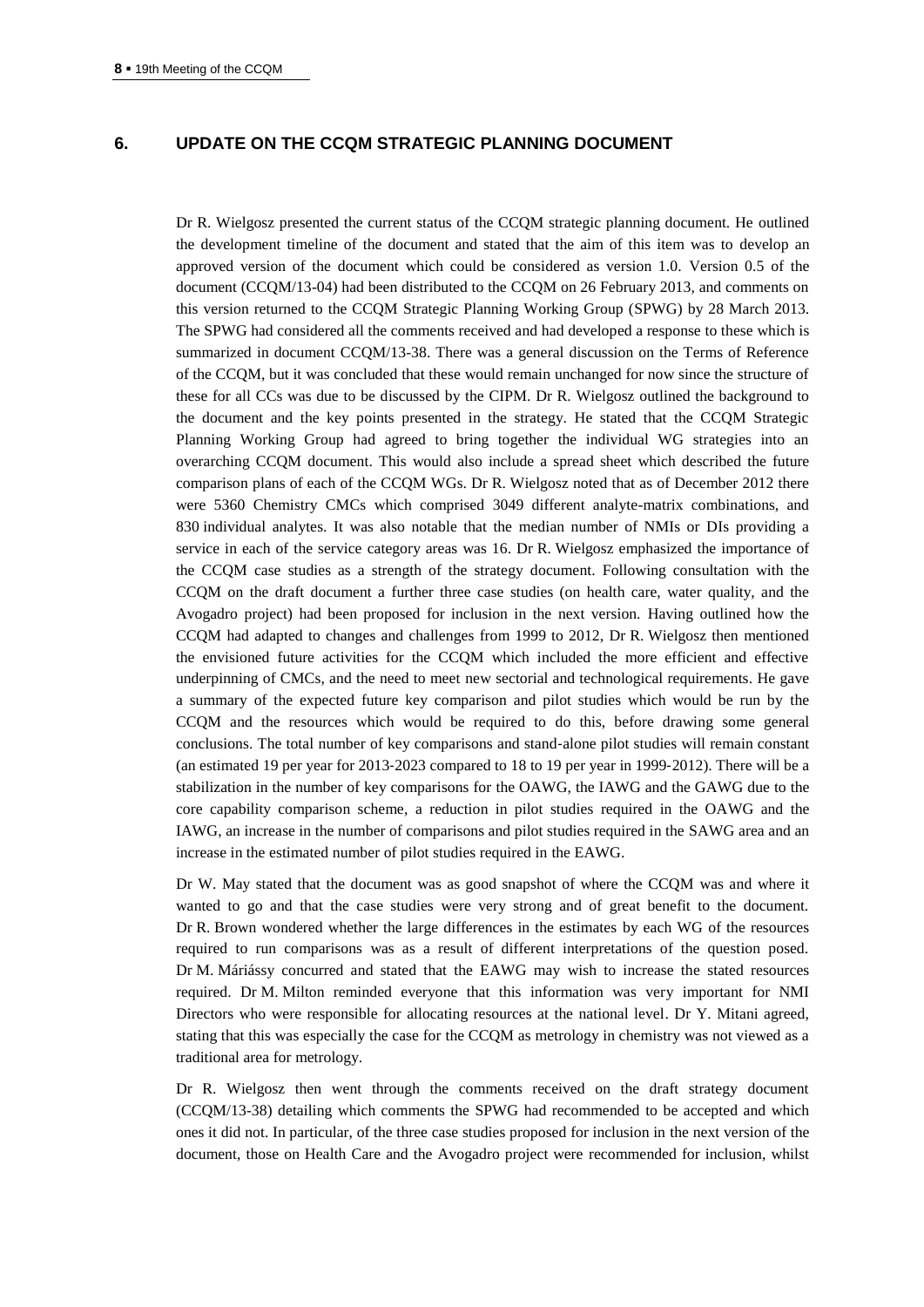the proposal for a case study on the Water Framework Directive was not recommended because of the existing presence of sufficient case studies in this area of impact. Furthermore, in response to a comment that the "CCQM strategy and in particular the rationale for various activities should be clearly separated from the BIPM laboratory programme" a new document approved by the SPWG, CCQM/13-23 (SPWG/13-03), was circulated and presented. This summarized the references to BIPM laboratory activities contained in the CCQM strategic plan, as well as the future BIPM activities required to meet the strategic plan. The SPWG had proposed that this document be added as an appendix to the CCQM strategy document. The CCQM agreed this unanimously, along with the approval of the responses of the SPWG to the comments on the draft strategy in CCQM/13-38, with the agreement that an updated CCQM strategy document would be produced as version 1.0. Dr W. May asked for extra help to review the text of the document in addition to the SPWG: Prof. H. Emons and Ms H. Li volunteered to assist.

Dr Y. Mitani commented that perhaps 'measurand' should be used throughout the document instead of 'analyte' or 'component'. Dr R. Brown welcomed the proposal stating that analyte and component did not have a suitable use in pH or electrolytic conductivity measurement, whereas measurand was a universal term. A protracted discussion ensued on the correct term to use and whether this was more a question of the document's audience than of scientific rigour. Dr R. Wielgosz agreed to re-examine the use of these terms throughout the document to check they were correct. In response to a question from Dr H. Andres, Dr R. Wielgosz confirmed that version 1.0 of the strategy document would be published on the BIPM website when it was available.

## **7. BIPM PROGRAMME ON METROLOGY IN CHEMISTRY (2016-2019)**

Dr R. Wielgosz presented current progress with the BIPM Programme on Metrology in Chemistry including activities described in the CCQM strategy document. First some general information on the BIPM Chemistry Department was given. Following its establishment in May 2000, the Department now comprised nine permanent full time equivalent staff, one post-doc, and on average approximately 0.25 of a person through NMI secondments. It has organized five Key Comparisons and seven Pilot Studies between 2000 and 2012. Dr R. Wielgosz emphasized that the main programme of work was in three areas: international equivalence of gas standards for air quality and climate change monitoring, international equivalence for organic primary calibrators, and support of CCQM, JCTLM and international liaison activities. The publications of the Chemistry Department over the last 12 years were presented and Dr R. Wielgosz commented that the department averaged one peer reviewed publication in scientific journals a year, in addition to comparison reports and publications. The input of the Chemistry Department into relevant documentary standards activities was then presented, followed by the ongoing collaborations with other NMIs and also the list of NMI guest workers that have contributed to the BIPM Chemistry Department work programme in the past.

Dr R. Wielgosz went on to describe the more recent outputs of the BIPM Chemistry Department, including current and ongoing KCs on ozone, nitrogen dioxide, methane and formaldehyde in the gas metrology area, and in the organic analysis purity area for estradiol, aldrin and valine. The development of a facility for greenhouse gas measurement at ambient levels was also discussed and the importance of isotope ratio measurements for these gases was also considered as a high priority. Work to develop analysis methods for assessing angiotensin and insulin purity was also presented. Dr R. Wielgosz then highlighted the references to BIPM comparison coordination activities in the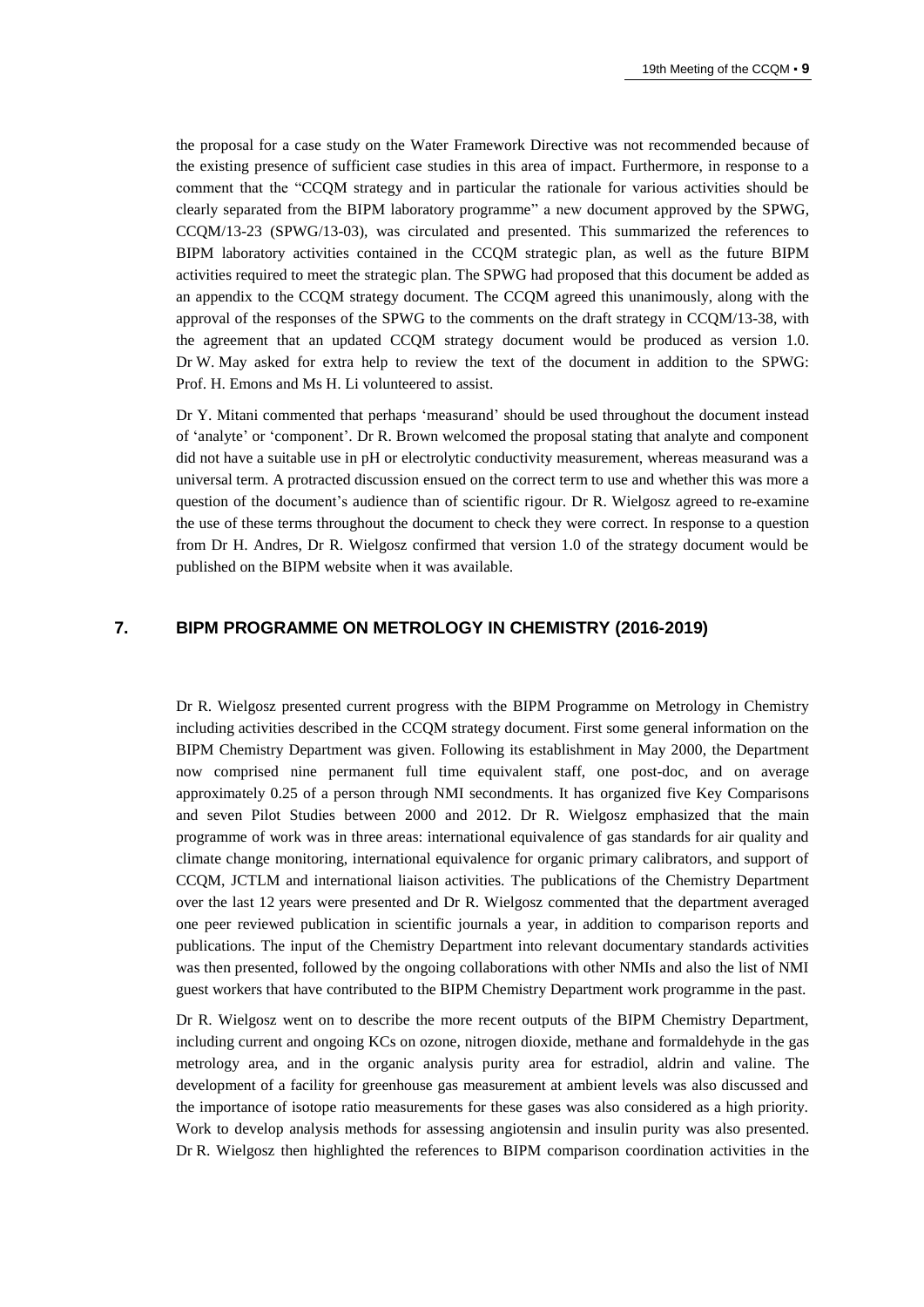CCQM strategy document in both the gas analysis and small and large organic molecule purity areas including peptide purity and the NIM-BIPM collaborative project and comparison on C-peptide. The CCQM strategy document foresees the BIPM coordinating CCQM comparisons for a) primary calibrators for prioritized greenhouse gases and air quality gases, and b) purity assessment capabilities for primary reference materials for small and large organic molecules. Furthermore, the CCQM strategy document concludes that the ongoing requirement for these comparisons can be best met through BIPM coordination of the comparisons, since: a) the comparisons are fundamental to a broad range of NMI services and require a long-term commitment to their coordination that can be met by the BIPM; and b) comparability at the smallest levels of uncertainty need to be demonstrated for high impact measurands on a continued basis; this is best met with a long-term comparison programme, as established and demonstrated at the BIPM. It is envisaged that 10 to 15 CCQM key comparisons are to be coordinated by the BIPM out of a total of 126 foreseen for the period 2013‐2023.

Dr W. May restated the key role of the BIPM in the future work of the CCQM and emphasized the need to include document CCQM/13-23 on the relationship between the CCQM and the work of the BIPM as an appendix to the updated CCQM strategy document. Dr W. May also observed that the requirement for smaller uncertainties and the need to demonstrate trends on a long-term basis required an ongoing and sustained programme of key comparisons which the BIPM was in an excellent position to deliver. The CCQM approved document CCQM/13-23 and its incorporation into the CCQM Strategy Document.

Dr Y. Mitani asked whether there was a plan for the BIPM to produce CMCs. Dr C. Thomas observed that, since the BIPM is not a signatory to the CIPM MRA, formally it is not in a position to obtain CMCs. Dr R. Wielgosz added that information on BIPM measurement services that were calibrations could be accessed through the BIPM website. In the area of metrology in chemistry, currently the only calibrations provided by the BIPM were in the area of ozone measurements (for which the relevant webpage describing the service was shown: [http://www.bipm.org/en/bipm/calibrations/cms\\_qm.html\)](http://www.bipm.org/en/bipm/calibrations/cms_qm.html). The BIPM did not disseminate traceability through its other measurement services, which were used to provide either the key comparison reference value for comparisons or measurements that were included in the calculation of the KCRV. Currently, these measurement services were validated from participation in the relevant CCQM WG, covered by the BIPM's quality system and also underwent regular peer review. Dr M. Milton added that the services provided by the BIPM are regularly discussed in the relevant CCs and that the BIPM quality system is reported to the JCRB in significant detail. Dr W. Louw confirmed that this was the case and that the JRCB has made an ongoing commitment to review the BIPM quality system. A discussion followed on the appropriate mechanism for peer review of the BIPM measurement services and whether this is best done by a visiting panel or via a series of visits from individual experts. Dr M. Milton cautioned that the BIPM is under the exclusive control of the CIPM and any suggestions for a change to current procedures would therefore need to be raised with the CIPM. Dr W. May stated that he would raise the issue at the CIPM. Dr Z. Mester asked what the breakdown of time spent on each activity within the BIPM Chemistry Department was. Dr R. Wielgosz responded that about 3.5 man years per year of scientific effort were spent in the gas analysis area, about four man years per year in the organic analysis area, and an additional post-doc provided a further one man year per year.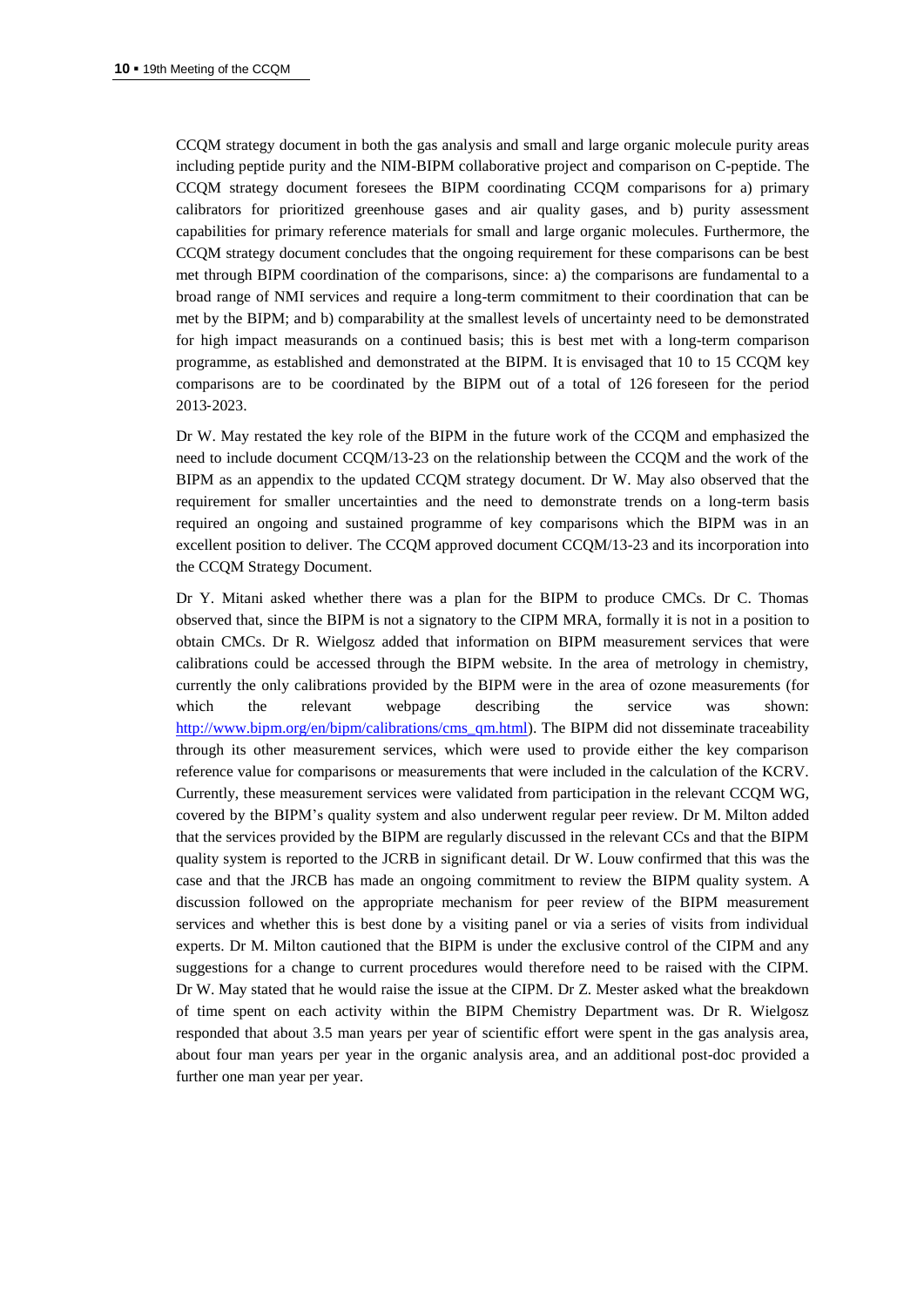## **8. REPORTS FROM CCQM WORKING GROUPS**

#### **8.1. Key comparisons and CMC quality**

Dr D. Sin reported on the recent meeting of the CCQM Working Group on Key Comparisons and CMC Quality (KCWG). First the membership of the group was outlined. Dr D. Sin stated that a change in the membership would be required since Dr Gabriela Massiff (Fundacion Chile) had stepped down as the SIM representative, and would be replaced by Dr Steve Wise (NIST). Dr D. Sin then provided a breakdown of the 5382 current CMCs in Chemistry by service type and showed that the number of CMCs in Chemistry continued to increase at a rate of about 300 per year. The process for review of existing CMC was explained. In 2013 all CMCs relating to food were reviewed. Dr D. Sin explained the significant effort involved in the process and in 2013 there were 290 new CMCs and 440 existing CMCs to review. The 2013 review also saw the first CMCs in Chemistry submitted by the NIS, Egypt; the GCSL, Greece; the KEBS, Kenya; and the INDECOPI, Peru.

Dr D. Sin went on to discuss claims in the BAWG area. There are issues with ensuring the measurands can fit within the current CMC template requirements and traceability issues. An additional review step was established to ensure effective review in this area: a face-to-face review meeting held at the BAWG mid-year meeting. In addition, a sub-group of the BAWG meet and discuss each CMC that is submitted. In spite of this, issues were raised for three BAWG CMCs in Cycle XIV concerning the route of traceability (which might represent a traceability exception to the CIPM guidelines in CIPM/2009-24) and also whether the matrix, as defined, would result in a scope which was too broad. Dr W. May stated that he expected both issues to be raised again later in the meeting.

Dr D. Sin then discussed future approaches to CMC review where the core comparisons and core competency tables being developed by the IAWG, GAWG and OAWG should reduce the workload by assessing the generic competencies required to underpin a range of services. There was some speculation that in future, because of this approach, it would be less common to have a one-to-one link between Key Comparisons and CMCs. Dr D. Sin posed a question on how to make the review process for CMCs more efficient in future and wondered whether a 30 minute session on CMCs at each WG meeting would help the process. Dr D. Sin also commented that some members were not sticking to the deadlines associated with the CMC submission and review procedure and this was unnecessarily complicating the process. If strict deadlines were maintained this would not only help the process run more smoothly but would also expedite the discussions at the KCWG. Dr M. Sargent commented that for elemental calibration solutions he would still expect there to be a one-to-one relationship between KCs and CMCs. For matrix materials supported by the core capability approach a one-to-one KC would still be required every four years. Dr R. Wielgosz asked whether the processes within the KCWG meeting could be further streamlined so that CMCs that had been signed off by a number of RMOs would not require further discussion in the meeting.

At this point Dr W. May interjected, stating that the current CMC review process is unsustainable and could not continue in its current form. He reminded the CCQM that the intention of the CIPM MRA was to demonstrate the global comparability of measurements, but that in many cases the comparison of capabilities was not equitable because of the difference in the breadth of the claims between members. Dr W. May further stated that sometimes CMCs represented standalone capabilities and sometimes capabilities that deliver services. He therefore suggested that the CCQM consider whether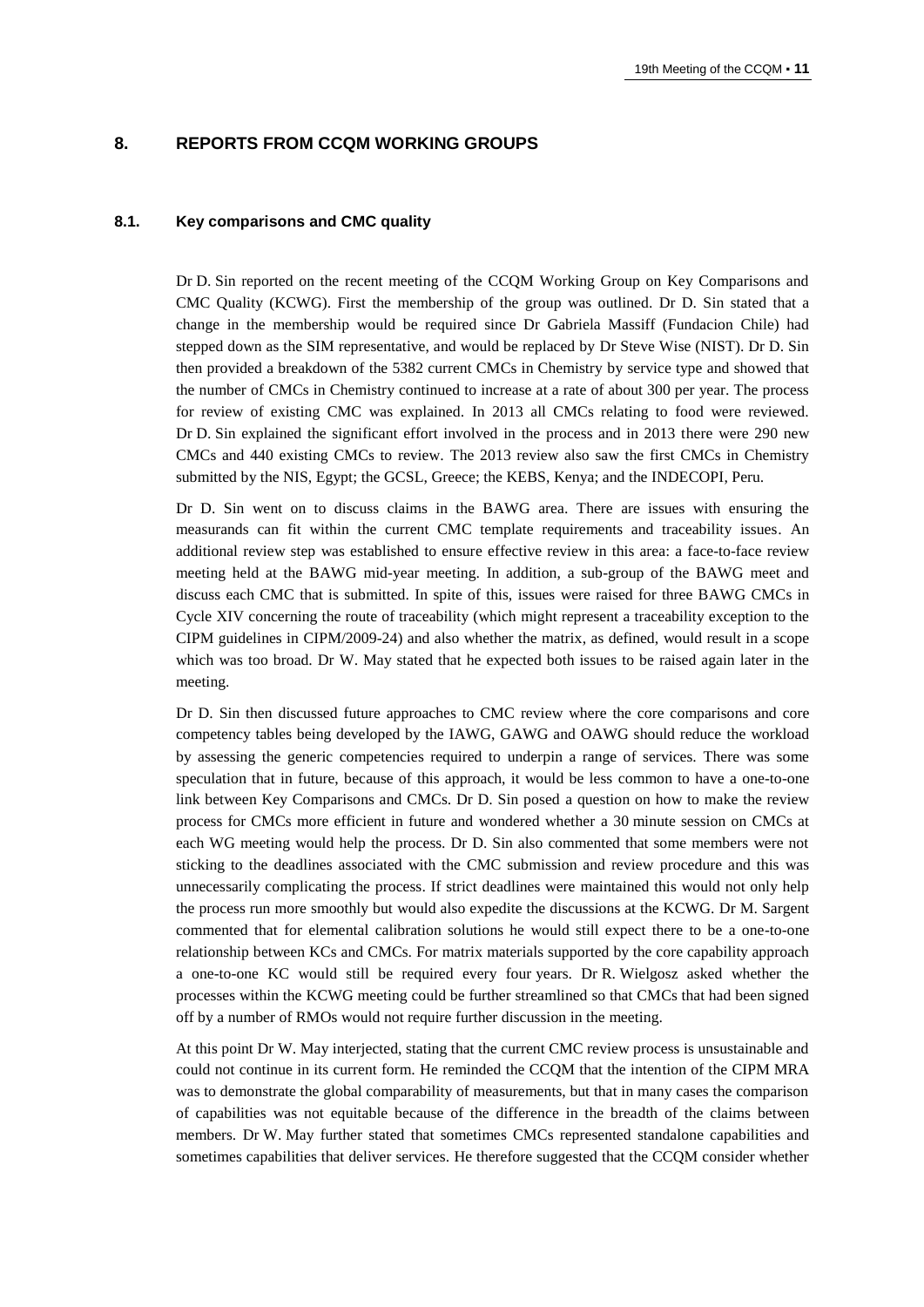to implement a temporary moratorium on CMCs until the review process had been revised. An extensive discussion on possible ways forward then occurred. Dr M. Sargent thought that putting on hold the re-review of existing CMCs may help reduce the workload, but Dr R. Kaarls thought that the re-review was important because it addressed many original CMCs that were not supported by KCs. Prof. H Emons stated that he was in favour of a critical review of the process, explaining that limitations were being raised with the process that were hampering the progress of the WGs. He also suggested that a policy statement was required on how broad the CMC claims could be. Dr S. Ellison agreed with earlier comments that the KCWG should really act as a moderator of the decisions made by RMOs, possibly only reviewing a few CMCs to check for consistency and to ensure that the review by each RMO had been performed to the same quality. Dr M. Milton commented that any significant change in the short term has to be in the RMO domain. There was general agreement that these CMC issues should be raised at the CIPM level, and Dr W. May confirmed that such a discussion was planned for the next CIPM meeting. Dr R. Wielgosz observed that the CCQM CMC numbers will continue to increase unless the range and scope covered by each CMC is significantly broadened. Dr A. van der Veen drew a comparison with the area of mass metrology where CMCs are more important to customers than accreditation to ISO 17025, whereas in gas metrology accreditation to ISO 17025 is more important than CMCs. Dr R. Watters raised the issue of the need to understand the customer base and the user community for the KCDB. Dr W. May responded that the customer base varies by area and service type and Dr C. Thomas stated that it was difficult to get detailed information on who visits the KCDB. Dr M. Milton stated that he was not in favour of any blanket moratorium on CMC submission since this would be contrary to the CIPM MRA, that the problem in some other CCs was actually greater than in the CCQM, and that the CCQM had the situation relatively well under control. However, he recommended that the CCQM continue to input strongly into this debate in advance of future discussions of these topics at the CIPM.

#### **8.2.** *Ad hoc* **steering group on microbial measurements**

Dr J. Morrow introduced the work of the *ad hoc* Steering Group on Microbial Measurements (MBSG), its formation following the successful CCQM Workshop on Metrology and the Need for Traceable Microbiological Measurements to Ensure Food Quality and Safety, and outlined the objectives and functions of the MBSG. It was noted that the Steering Group has functioned with two sub-working groups: a Quantitative Working Group and an Identity Working Group. Together, the groups' key work is in defining: the key properties of microbial quantity and microbial strain identity (both traditional and emerging techniques) and how to establish traceability and measurement uncertainty for these key properties, and when this might be appropriate.

Dr J. Morrow then reported the results of two studies. The first, a microbial identity investigative study, aimed to establish comparability between laboratories' measurements of 16S rRNA sequence. There were six participating laboratories (four NMIs, one DI and one stakeholder laboratory). The results of the study showed clearly differentiated sequences from *L. monocytogenes* and *E. coli* datasets. In addition individual laboratory consensus sequences were identical to overall consensus when false positive variant calls and biologically variant positions are excluded. The second, a microbial quantity investigative study, aimed to establish comparability for cell counts by the plate count method for *Listeria monocytogenes*, a food safety and public health relevant organism. There was participation from four NMIs. The study demonstrated comparable results and measurement uncertainty between participants although, as expected, the uncertainty became very large at low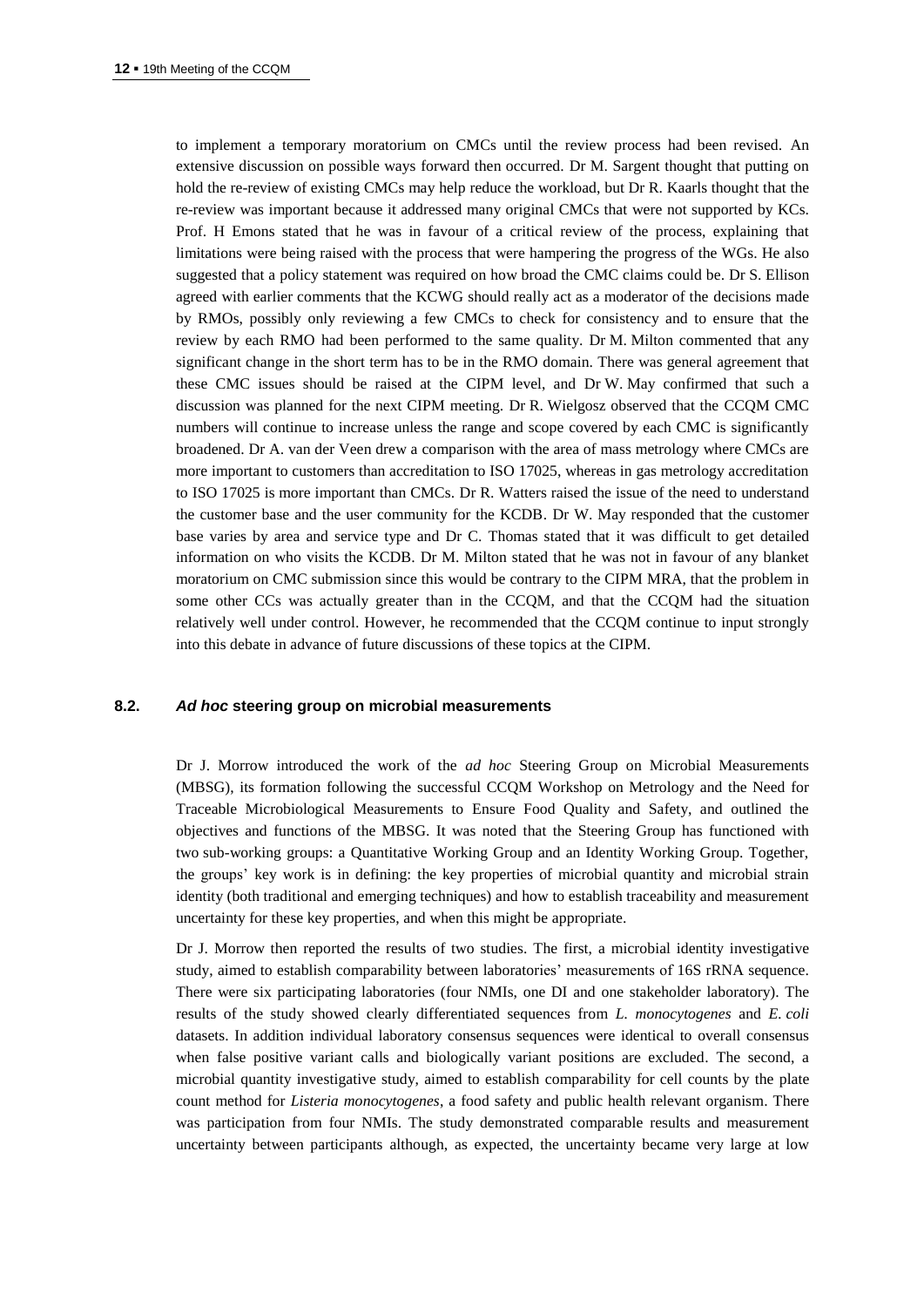number counts. Dr J. Morrow then concluded by addressing the way forward for the Steering Group. The MBSG was keen to receive feedback about what services from NMIs in the field of microbiology currently exist and what is likely in future, what measurement capabilities are currently utilized to support those services, and what CMCs are envisaged in the next 5 years. This information would help the MBSG direct its future work. Dr J. Morrow also noted that the MBSG had recommended merging the WGs to become members of the MBSG going forward and this was agreed by the CCQM.

Prof. H. Emons complimented Dr J. Morrow on the impressive work of the MBSG. He went on to enquire that, given the work of the WG on identity is clearly an investigation of a nominal property, did this mean the CCQM was now intending to get involved in nominal property analysis in other areas. Dr R. Kaarls reiterated the clear stakeholder requirement for nominal property measurement in the food area, but was not sure whether the same requirement existed in other areas. Prof. H. Emons requested that the policy in this area be clarified since the analysis of nominal properties is also of relevance in other areas of chemical measurement. Ms H. Parkes supported the broadening of the MBSG scope to include microbes but requested close coordination with the BAWG to ensure no overlap of work (for instance in the area of sequencing).

## **8.3. Surface analysis**

Dr W. Unger introduced the work of the CCQM Working Group on Surface Analysis (SAWG) and its current membership, before highlighting the current portfolio of analytical methods covered by the WG. The results of CCQM-P130, an Electron Microprobe Micro Analysis (EPMA) comparison piloted by the BAM and the NIST, were presented. The comparison required the measurement of *k*-ratios (the primary result of an EPMA measurement) on AuCu alloy, pure Cu and pure Au CRMs. Nine NMIs and DIs took part with 17 different instruments, along with two companies using three different instruments. The impact of this work on ISO TC 202 standardization work and related industrial applications was emphasized. The results of the comparison were presented with good comparability of the *k*-ratio demonstrated at the 95 % confidence level across the majority of laboratories. Dr W. Unger drew a comparison with the earlier CCQM-P80 study where the result of similar measurements had not shown such good comparability. The publication of both a report on CCQM-P130 and a scientific paper were planned by the end of 2013. Dr W. Unger stated the intention to hold a KC in 2014 on the measurement of *k*-ratios and amount fractions of an Au-Cu alloy sample. A report was then given on CCQM-P140, piloted by the KRISS, which was aimed at measuring CuInGaSe<sub>2</sub> (CIGS) alloy film composition – a high performance material used in thin film solar cell production. A number of surface analysis methods could be employed, but traceability came ultimately from ICP-MS measurement of the acid-digested film. However, the first batch of sample produced showed significant ageing effects, so a new set of samples has been prepared and these are due to be distributed in May 2013. Nine NMIs and DIs and six expert laboratories will take part. Dr W. Unger also mentioned the technical presentation on isotope dilution surface enhanced Raman spectroscopy (ID-SERS) as a traceable method for quantitative analysis on surfaces given at the SAWG by Rainer Stosch from the PTB. The SAWG approach to core competencies was also discussed by Dr W. Unger who intends to gather feedback from SAWG members prior to generating a draft document in July 2013 which will outline the SAWG strategy in this area.

Dr R. Wielgosz remarked that the number of CMCs related to SAWG activities currently listed in the CCQM Strategy Document was relatively small, and asked how this might change in the future.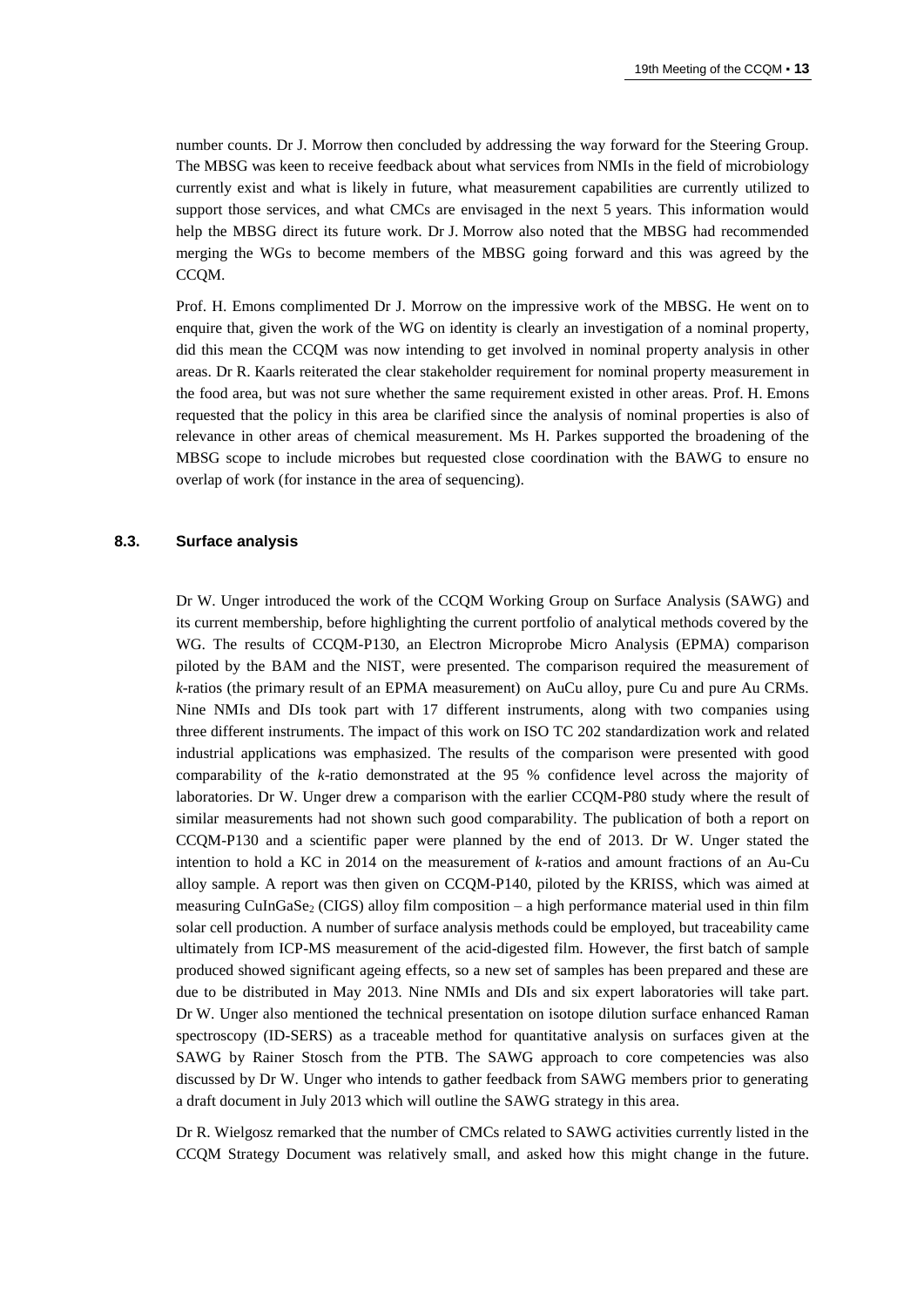Dr W. Unger responded by suggesting that the core competencies approach when implemented would allow a greater number of SAWG CMCs to be claimed in future. Dr W. May emphasized there is no point in having CMCs if they are not used to underpin the delivery of services. There was some discussion about the presence of a non-NMI, non-DI guest laboratory as part of the SAWG. Dr W. May suggested that while a guest laboratory could participate in studies on a case by case basis they should not be a permanent member of the WG. Dr M. Milton was concerned that when non-NMI and non-DI participants take part in studies they must sign up to certain conditions to ensure that they understand their responsibilities and obligations. Dr M. Sargent raised the issue of two laboratories using neutron activation analysis which have been invited by their NMIs to participate as expert laboratories in the IAWG. The BIPM is in the process of drafting a letter detailing responsibilities and obligations which, it is intending in future, all non-NMI and non-DI participants in CC studies will be required to sign. Dr W. May requested that Dr S. Vaslin-Reimann seek clarification of the status of the SAWG guest laboratory within the French metrology structure.

#### **8.4. Bioanalysis**

Ms H. Parkes described the activities of the CCQM Working Group on Bioanalysis (BAWG) over the last year. Approximately 35 participants from about 20 organizations had participated in meetings during the year, and there was sustained and growing participation from developing economies. Reference was also made to the BAWG workshops held during the year. Ms H. Parkes then gave further details on the KCs and PSs being organized by the group. Following on from the APMP pilot study on the relative quantification of Bt63 in GM rice matrix sample, a KC [\(CCQM-K110/](http://kcdb.bipm.org/appendixB/KCDB_ApB_info.asp?cmp_idy=1256&cmp_cod=CCQM-K110&prov=exalead)P113.2) was proposed. This study was intended to extend the scope of the matrix and underpin a broader range of CMCs. Unfortunately, because of serious sample shipping issues the study had to be postponed to a later date. In response to these shipping problems Dr R. Sturgeon asked whether the BIPM had made any progress with the International Postal Union to progress a coding that would allow the more efficient transportation of samples. Dr R. Wielgosz replied that no progress had been made. The next stage in the CCQM-P55 series of studies on peptide and protein measurements was then described. It was proposed that [CCQM-K115/](http://kcdb.bipm.org/appendixB/KCDB_ApB_info.asp?cmp_idy=1339&cmp_cod=CCQM-K115&prov=exalead)CCQM-P55.2 on the purity of human C-peptide, using a material characterized by the NIM and the BIPM, be conducted during 2014. Ms H. Parkes encouraged the BIPM to bring forward the release of the material to facilitate this study. Dr R. Wielgosz replied that the material preparation activities on this comparison would start in May 2013, with the secondment of Dr Ming Li from the NIM to the BIPM, and so the 2014 timeframe for the comparison was realistic. At this stage the issue of one institute using multiple techniques to participate in a comparison was discussed, since this had previously been discussed in a BAWG context by Ms H. Parkes and Dr R. Kaarls. Dr W. May advised use of an institute's best technique in the comparison and then the institute could perform some internal benchmarking of other techniques of interest. Dr B. Guettler noted that this was relevant to a discussion in the IAWG earlier in the week about how best to support the core competency approach. Dr M. Sargent agreed, adding that the general principle in the IAWG was that one laboratory should produce one measurement result. However, the core competencies approach may allow the use of more than one technique, but that the results of the KC must reflect the CMCs claimed and the services delivered. All results submitted from a given laboratory in IAWG comparisons appear in the comparison report, but only one value from each laboratory would be used in the calculation of the KCRV and that will be the one with the smallest uncertainty. Ms H. Parkes continued the report on the work of the BAWG, expounding on current studies CCQM-P102 on the quantification of cells with specific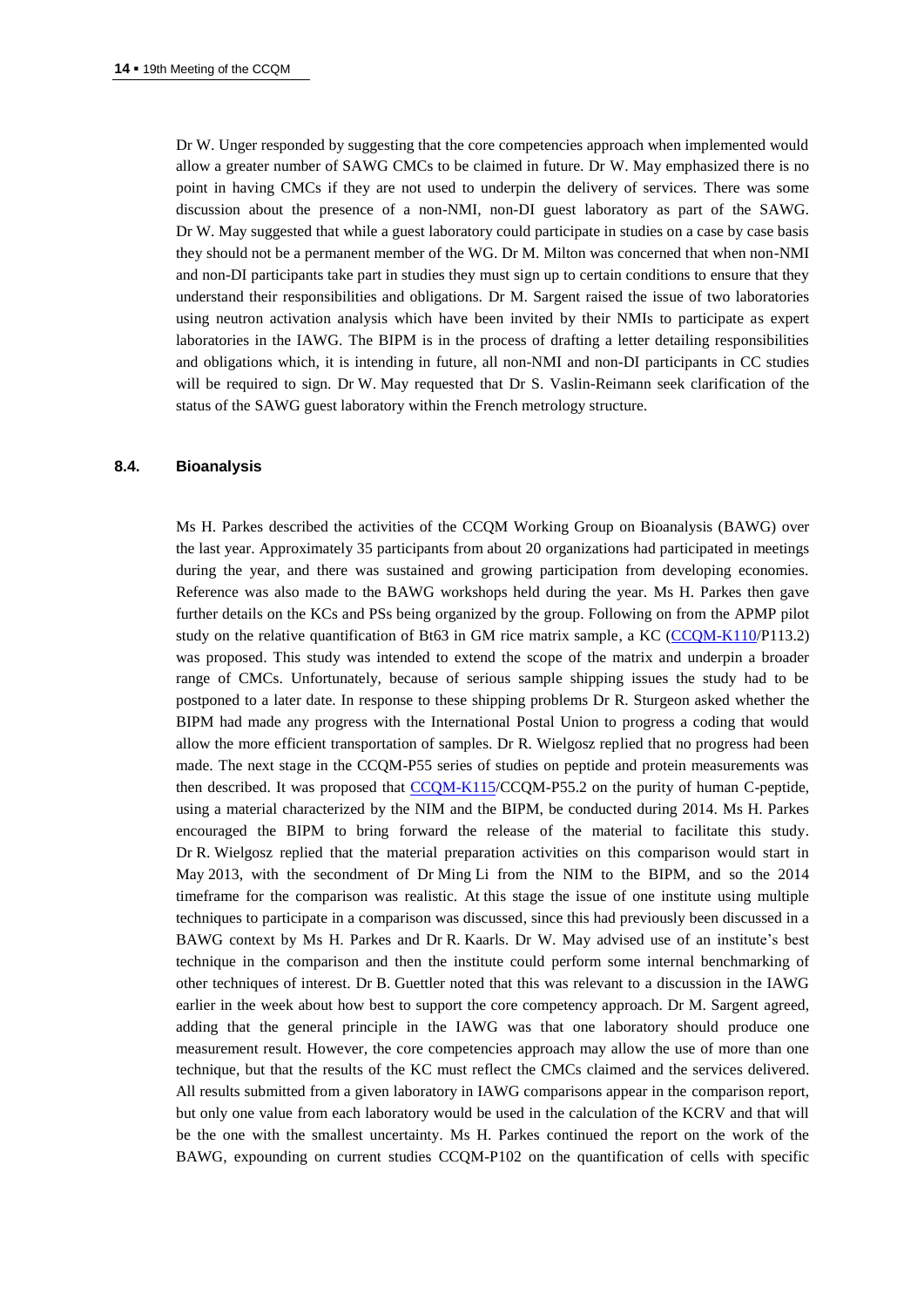phenotypic characteristics, CCQM-P123 on the measurement of the number and geometrical properties of cells adhered to a solid substrate, and a further investigative study on cell viability measurement. New studies on the absolute quantification of DNA and on multiple cancer cell biomarker measurement were then presented. Dr W. May commented that if NMIs are providing services in these areas, then in future there should be more KCs being proposed by the BAWG and fewer PSs. Ms H. Parkes concluded with a brief discussion of problems with CMC claims in the BAWG and, in particular, highlighted some inconsistency in the approvals procedure: some CMCs of identical type were approved one year, but declined the next. One on the problems is the complex nature of the claims and the limited expertise within the RMOs to review these. Ms H. Parkes commented that in order to address these issues a BAWG CMC review item would be included at each BAWG meeting in future, with input from the KCWG where necessary, to help progress the issues.

#### **8.5. Electrochemical Analysis**

Dr M. Máriássy summarized the recent activities of the CCQM Working Group on Electrochemical Analysis (EAWG). The results of [CCQM-K96](http://kcdb.bipm.org/appendixB/KCDB_ApB_info.asp?cmp_idy=1148&cmp_cod=CCQM-K96&prov=exalead) Dichromate Assay, run jointly with the IAWG, were presented first. The agreement of participants was good in absolute terms, although it seemed that in general, uncertainties had been underestimated. However, Dr M. Máriássy elaborated that there was a significant difference between the chromate assay found by coulometry as compared to that determined using a mass balance approach based on the sum of impurities measured. Evidence was presented to suggest that this was due to the presence of water in the sample, even after drying procedures, and this would need to be considered in more detail in future studies. [CCQM-K105](http://kcdb.bipm.org/appendixB/KCDB_ApB_info.asp?cmp_idy=1222&cmp_cod=CCQM-K105&prov=exalead) is a follow up comparison to CCQM-P111 and is designed to demonstrate the measurement capabilities of the participating institutes with respect to the conductivity of multi-component aqueous salt solutions. There is strong interest on the part of the oceanographic community to establish SI traceability for conductivity measurements in order to determine practical salinity values. The comparison was conducted at 15  $\degree$ C and 25  $\degree$ C. The agreement was at the 0.2 % level, although with some evidence of a negative bias among a subset of participants. CCQM-P142 examined the conductivity ratios of seawater solutions and involved a number of oceanographic laboratories. The results were generally good and any inconsistency was observed to decrease with temperature but increase with conductivity. Dr M. Máriássy commented that the dependence on temperature, conductivity and the instrument used may be larger than previously expected; nevertheless the performance of oceanographic laboratories using salinometers was extraordinarily good. The results of [COOMET.QM-K36,](http://kcdb.bipm.org/appendixB/KCDB_ApB_info.asp?cmp_idy=1144&cmp_cod=COOMET.QM-K36&prov=exalead) an RMO comparison linking to CCQM-K36, were then presented. Agreement of participants was at the 0.4 % level. Dr M. Máriássy raised two issues with respect to the comparison. First, there were two laboratories participating from the same country. This should not present a problem as long as the CMC claims of the institutes do not overlap. Second, Dr M. Máriássy questioned whether the procedure used to link [COOMET.QM-K36](http://kcdb.bipm.org/appendixB/KCDB_ApB_info.asp?cmp_idy=1144&cmp_cod=COOMET.QM-K36&prov=exalead) with CCQM-K36 was correct. In reply Dr Y. Kustikov stated that the linking used the COOMET R14 document, but that every case of linking seemed to have different properties and some standard CCQM guidelines on linking would be welcome. Dr W. May asked Dr M. Máriássy to come up with an improved proposal for linking these studies, to be agreed with the CCQM. Dr M. Máriássy then presented the results of the CCQM-P37.2 study, piloted by the NPL, which compared the properties of NMIs' Ag/AgCl reference electrodes. The ensemble of electrodes showed good agreement of standard potential in 0.01 mol dm<sup>-3</sup> HCl. When the electrode slopes were compared the agreement was less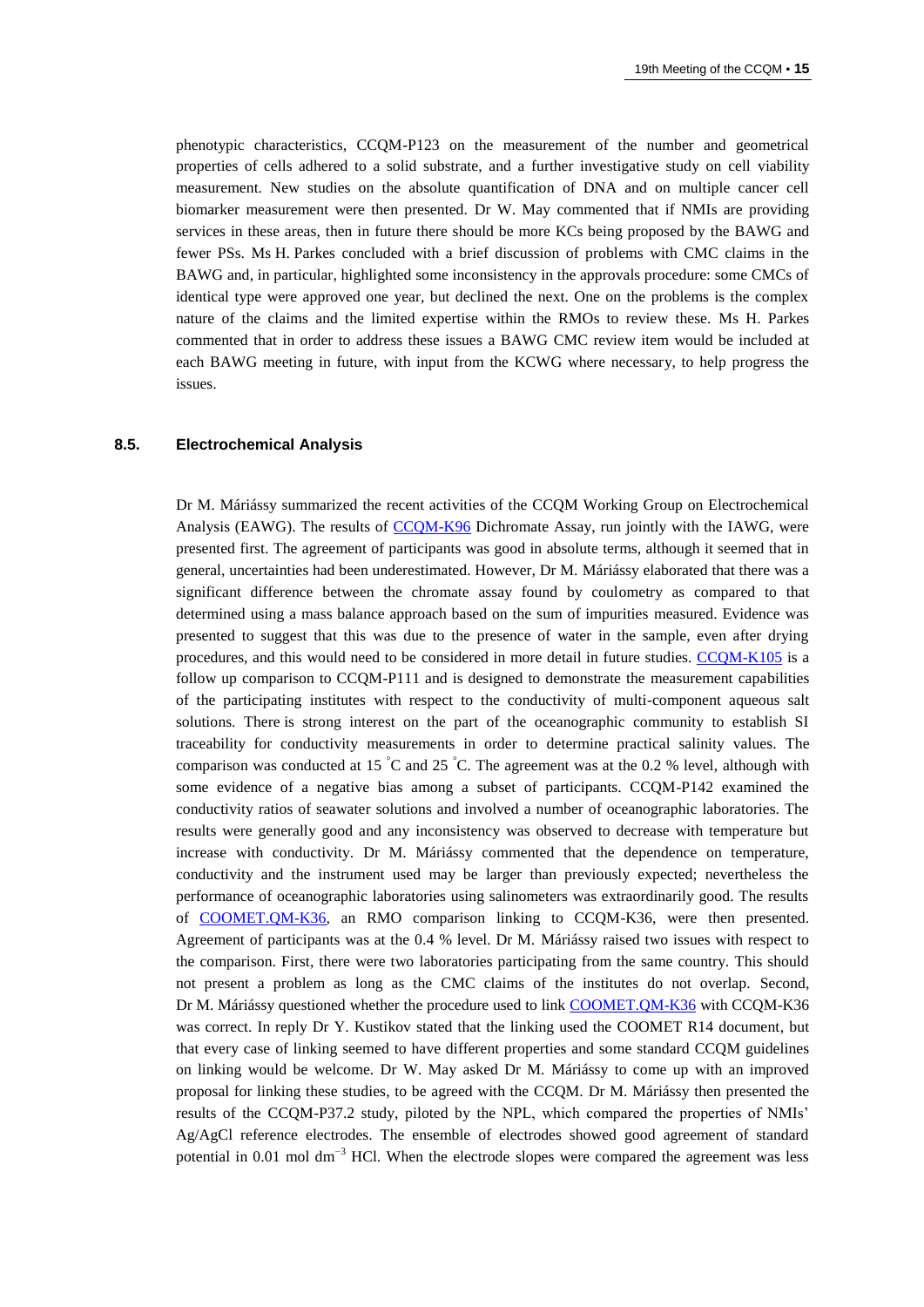good with a few outliers. Since the slope is important in the Harned Cell procedure this may be a source of remaining bias in comparisons. Finally, the electrode impedance data was presented, showing some significant differences depending on the electrode manufacturing process, although more analysis is required to fully understand these data. After mentioning the technical presentations given to the EAWG during its meeting on  $pH<sub>T</sub>$  measurement in synthetic seawater and conductivity measurement in ultra-pure water, Dr M. Máriássy addressed a CMC issue in the EAWG area where it was agreed that salinity could be a valid measurand provided there was sufficient proof of the uncertainty claims. Dr M. Máriássy concluded by presenting plans for new studies and the EAWG medium term comparison plan.

Opening questions on the presentation, Dr W. May asked why there were so many PSs rather than KCs. Dr M. Máriássy replied that a number of new matrices are being explored (such as seawater and bioethanol) where the science of the measurement is not fully understood and these generally need a PS prior to moving onto a KC. Dr M. Milton added that there seemed to be an excessive number of repeat exercises and also questioned whether the current investigative PSs (such as CCQM-P37.2) are advancing the science in the area such that future comparability will be improved. Dr M. Máriássy replied that he hoped the PSs would advance the science and the EAWG strategy was being developed to be as efficient as possible in carrying out work in the future. He also stated that some repeats were required as a function of the EAWG's core comparisons approach. Dr R. Brown added that the number of comparisons in each matrix is decreasing but that the number of matrices being addressed is increasing. Dr W. May concluded the discussions by emphasizing that a plan for future comparisons must be based on what you should do, not what you could do, and that the aims must relate to improving measurement science and supporting the delivery of services.

#### **8.6. Organic analysis**

Dr L. Mackay presented the outcomes from the recent CCQM Working Group on Organic Analysis (OAWG) meeting and other activities throughout the last year. The results of [CCQM-K55.c,](http://kcdb.bipm.org/appendixB/KCDB_ApB_info.asp?cmp_idy=1072&cmp_cod=CCQM-K55.c&prov=exalead) coordinated by the BIPM, on the purity of L-valine were presented. The comparison covered the high polarity, low molecular weight region in the OAWG analysis space for organic primary calibrators. A KCRV based on results using predominantly mass balance approach values was proposed. It was noted that in the calculation of the KCRV some outliers for water content had been excluded because of excessive heating. It was notable that the L-valine mass fraction result obtained directly by qNMR showed a greater spread to those obtained by the mass balance approach, and the WG had undertaken additional studies to understand this effect. Furthermore, it was noted that the spread of data obtained from 'in-house' qNMR was slightly smaller than that obtained from contracted out qNMR analysis. Dr L. Mackay further noted that no correlation was observed between the choice of NMR internal reference standard used and the purity value of L-valine determined. The choice of integration range and baseline corrections used appeared to be the cause of the dispersion of results. Two participants integrated within the confines of the  ${}^{13}C$  satellites (and did not apply any correction) and reported low purity values. Other participants used integration ranges sufficiently wide to ensure no significant impact on the determined purity value. It was noted that integration of the benzoic acid internal standard gave most variation with participants either integrating the ortho doublet or the entire aromatic envelope. On any instrument of  $< 600$  MHz, the <sup>13</sup>C satellites of the benzoic acid signals are not generally resolved to allow clean integration of the ortho signal and its  $^{13}C$  satellites alone. Furthermore, with integration ranges of over 1 ppm employed in some cases, and broad exchangeable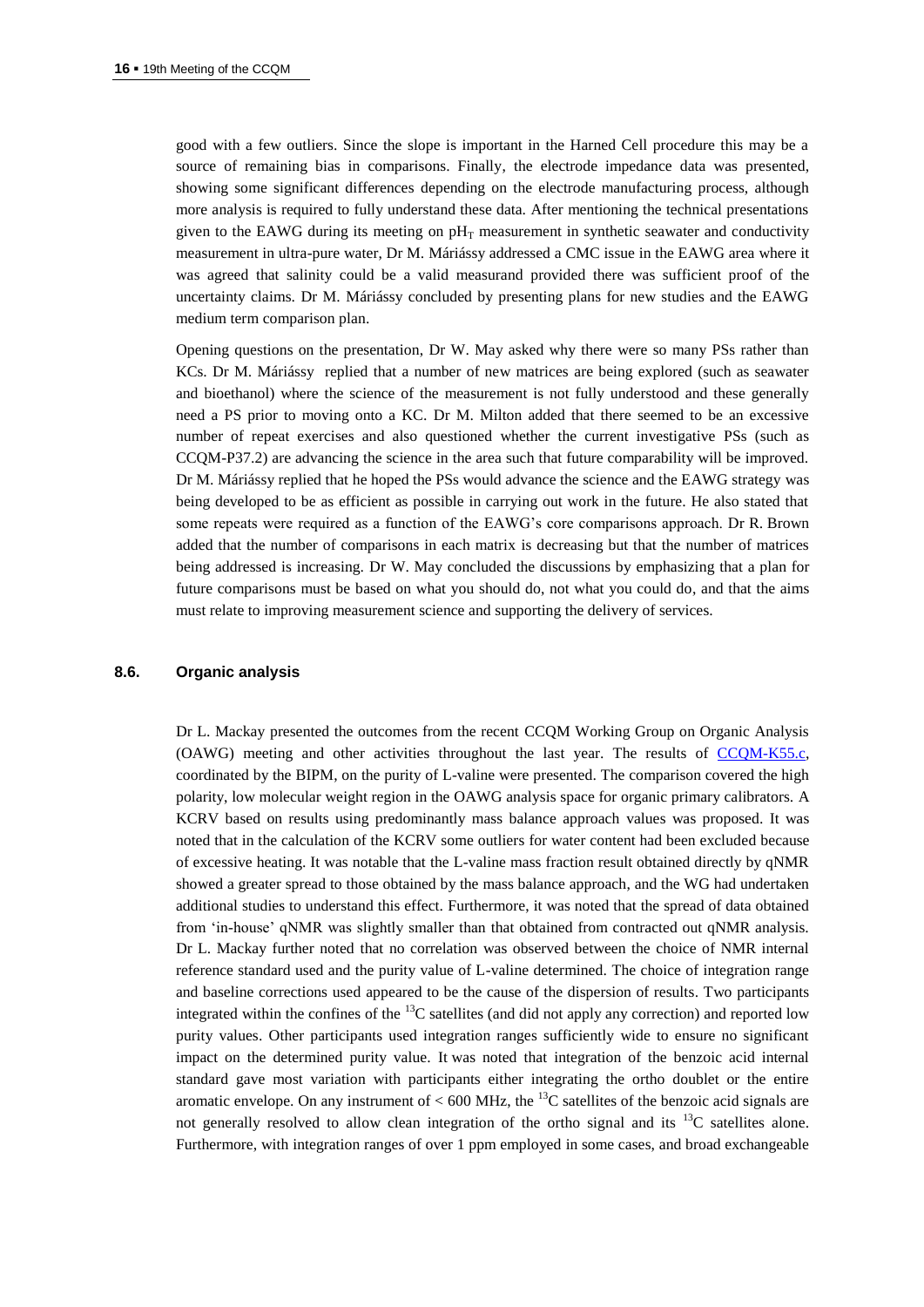signals compromising baseline correction, participants who used manual baseline correction on individual spectral regions gave a more consistent set of purity values. Dr L. Mackay stated that these issues have prompted the OAWG to initiate CCQM-P150 on qNMR for purity assessment to resolve some of these technical challenges. The key points to be addressed by the study were on sample preparation (accurate weighing), acquisition (relaxation delay, excitation pulse width and angle *etc.*) and processing (window function, integration range and baseline collection *etc.*). The intention was for free induction decay data to be analysed by the participants and at the NMIJ. The study was expected to result in optimization of the parameters for purity analysis and also the identification of major sources of inaccuracy in the measurement. Dr L. Mackay then elaborated on a proposed Track C KC on the purity of avermectin, coordinated by the NIM, which would provide a KC in the low polarity, high molecular weight analysis space for organic primary calibrators. The results of the first Track A 'Matrix' KC were presented. The comparison was coordinated by the GLHK and the NIM and mid-polarity pesticides in tea were measured. The initial results for beta-endosulfan showed a spread in results between 800 µg/kg and 450 µg/kg and those for endosulfan sulphate showed a spread from about 550  $\mu$ g/kg to 250  $\mu$ g/kg. Following these results the OAWG have planned a follow-up study to measure polycyclic aromatic hydrocarbons in tea. This comparison should not suffer the extraction issues as was observed in [CCQM-K95](http://kcdb.bipm.org/appendixB/KCDB_ApB_info.asp?cmp_idy=1147&cmp_cod=CCQM-K95&prov=exalead) and which was responsible for the large spread in results. Dr L. Mackay then showed results for [CCQM-K103](http://kcdb.bipm.org/appendixB/KCDB_ApB_info.asp?cmp_idy=1250&cmp_cod=CCQM-K103&prov=exalead) and APMP.QM-P19.1, again coordinated jointly by the GLHK and the NIM, and concerning the measurement of melamine in milk powder. The results in general showed extremely good agreement. The presentation of comparison results was concluded with [CCQM-K6.2,](http://kcdb.bipm.org/appendixB/KCDB_ApB_info.asp?cmp_idy=1246&cmp_cod=CCQM-K6.2&prov=exalead) [CCQM-K11.2](http://kcdb.bipm.org/appendixB/KCDB_ApB_info.asp?cmp_idy=1247&cmp_cod=CCQM-K11.2&prov=exalead) and [CCQM-K12.2:](http://kcdb.bipm.org/appendixB/KCDB_ApB_info.asp?cmp_idy=1248&cmp_cod=CCQM-K12.2&prov=exalead) cholesterol, glucose and creatinine in human serum, respectively. The cholesterol results were satisfactory but for glucose and creatinine there were significant discrepancies between participants' data and the reference value proposed by the NIST. Dr L. Mackay noted this is an area for concern since services are offered in this area with uncertainties of 3 % whilst this comparison has shown deviations of up to 100 %. Following a brief summary of proposed future comparisons in the OAWG area Dr L. Mackay raised the issue of whether sub-contracted NMR services should represent a traceability exception with respect to CIPM document CIPM/2009-24. Dr R. Wielgosz replied that this was not a traceability exception but should instead be covered by CIPM document CIPM/2005-09 concerning the subcontracting of measurements under the CIPM MRA. Dr M. Sargent commented that the same is true for neutron activation analysis measurement in the IAWG. Dr Z. Mester remarked that if qNMR is going to be an important analysis tool in the future, NMIs should start investing in this technology themselves rather than subcontracting analyses.

#### **8.7. Inorganic analysis**

Dr M. Sargent gave an overview of CCQM Working Group on Inorganic Analysis (IAWG) activities during 2012-2013, including current progress with KCs and PSs and then moved on to present the results of recent KCs and PSs: [CCQM-K72](http://kcdb.bipm.org/appendixB/KCDB_ApB_info.asp?cmp_idy=969&cmp_cod=CCQM-K72&prov=exalead) and P107.1: Purity of Zinc (coordinated by BAM), [CCQM-K97](http://kcdb.bipm.org/appendixB/KCDB_ApB_info.asp?cmp_idy=1149&cmp_cod=CCQM-K97&prov=exalead) and P133: Arsenobetaine in solution and fish (coordinated by NMIJ and NIM), [CCQM-](http://kcdb.bipm.org/appendixB/KCDB_ApB_info.asp?cmp_idy=1159&cmp_cod=CCQM-K100&prov=exalead)[K100:](http://kcdb.bipm.org/appendixB/KCDB_ApB_info.asp?cmp_idy=1159&cmp_cod=CCQM-K100&prov=exalead) Copper in bioethanol (coordinated by the INMETRO) and CCQM-P135: Purity of salts (bromide, nitrate, sulfate in NaCl) (coordinated by the PTB). The results of [CCQM-K72](http://kcdb.bipm.org/appendixB/KCDB_ApB_info.asp?cmp_idy=969&cmp_cod=CCQM-K72&prov=exalead) were presented as the mean of the six impurities measured and very good agreement was shown across the laboratories with only one outlier. The results of [CCQM-K97](http://kcdb.bipm.org/appendixB/KCDB_ApB_info.asp?cmp_idy=1149&cmp_cod=CCQM-K97&prov=exalead) were also very encouraging with all laboratories showing good agreement, and the KCRV being calculated as the arithmetic mean. Dr M. Sargent explained that the original intention had been to use a material produced during a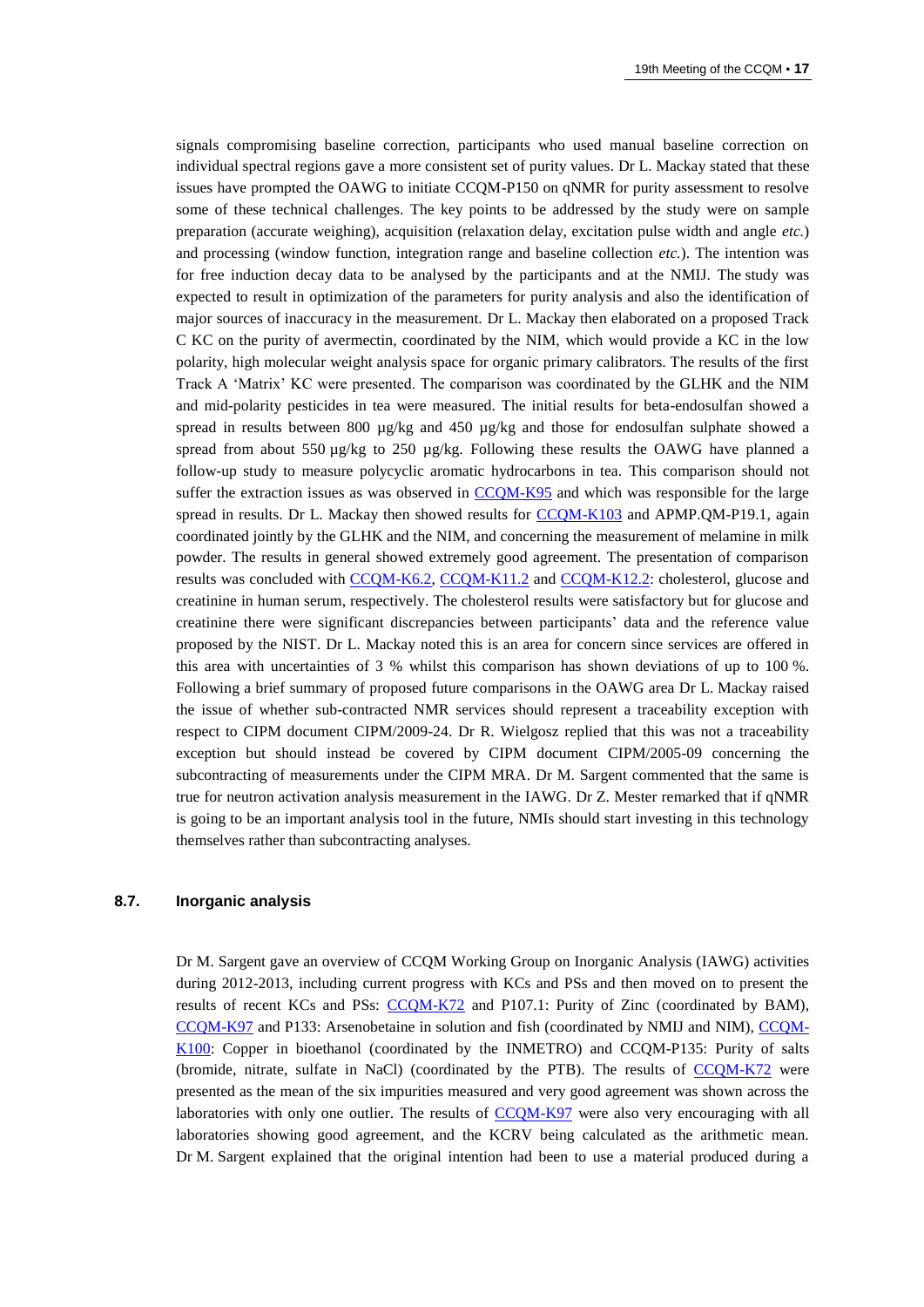European FP7 project on biofuels for the [CCQM-K100](http://kcdb.bipm.org/appendixB/KCDB_ApB_info.asp?cmp_idy=1159&cmp_cod=CCQM-K100&prov=exalead) exercise but that the timing had not been convenient so the INMETRO had prepared a new sample. Some results had been excluded because of technical issues, and further explanation and discussion was required to finalize the set of results to be excluded and agree on the KCRV. The results from CCQM-P135 had shown a satisfactory demonstration of agreement for bromide and sulfate but the nitrate amount had been too low for a meaningful comparison and the results have shown a large dispersion. Dr M. Sargent commented that it was likely that a further PS on nitrate would be required before moving to a KC.

Dr M. Sargent described the new KCs and PSs planned by the IAWG and also the IAWG sample and CMC database which had been organized by Dr C. Quetel of the IRMM. This database holds details of candidate reference materials available for CCQM-IAWG activities and has been extended to include plans for future CRMs. This initiative was deemed to have been very successful and Dr M. Sargent signalled the intention to continue this activity in the future. The categories of materials and the numbers in each category were then presented and it was demonstrated how these mapped closely onto the IAWG rolling programme of comparison activities.

Proposed traceability exceptions were then discussed. It was agreed that this would be covered instead under the relevant agenda point on traceability exceptions.

Dr M. Sargent reiterated the requirement for a formal agreement to be put in place for expert laboratories participating in CCQM studies to agree to, prior to participation. Dr M. Milton confirmed again that this task was in hand (see agenda item 8.3) and the document would take the form of a letter signed by the participating expert laboratory. Dr M. Sargent requested that this agreement should cover both the terms of participation in the study and also rules on how the results may be used after the study. Dr W. May reiterated the requirement for an overarching policy statement on expert laboratory participation in CCQM studies.

Dr Z. Mester enquired as to where the major gaps in KC coverage of inorganic CMCs were. Dr M Sargent replied that most of the examples where suitable evidence is missing are for fuels. One of the reasons for this is that few candidate materials exist already and these would have to be prepared specially for a comparison.

Prior to the next agenda item, and on opening the second day of the meeting, Dr W. May reflected on the development of the CCQM and expressed a desire to have an official document which described the history of the CC. Dr W. May and Dr R. Kaarls committed to produce the first draft of such a document in time for the 20th meeting of the CCQM in April 2014.

#### **8.8. Gas analysis**

Dr J. Kim, the new chair of the CCQM Working Group on Gas Analysis (GAWG), gave an update of recent activities. There are currently six ongoing comparisons and four new comparisons agreed for 2014. The results of [CCQM-K84](http://kcdb.bipm.org/appendixB/KCDB_ApB_info.asp?cmp_idy=1064&cmp_cod=CCQM-K84&prov=exalead) on halocarbons in real air were presented. This comparison was piloted by the NIST and five laboratories took part in total, although only the NIST and the KRISS are NMIs or DIs for these species. Considering the amount fractions measured were of the order of 100 pmol/mol the agreement was extremely good: within 2 % apart from a couple of values, across the six gases measured. Dr W. May remarked that in reality this was a bilateral KC between two NMIs with the remaining laboratories participating in a PS and the results should be presented as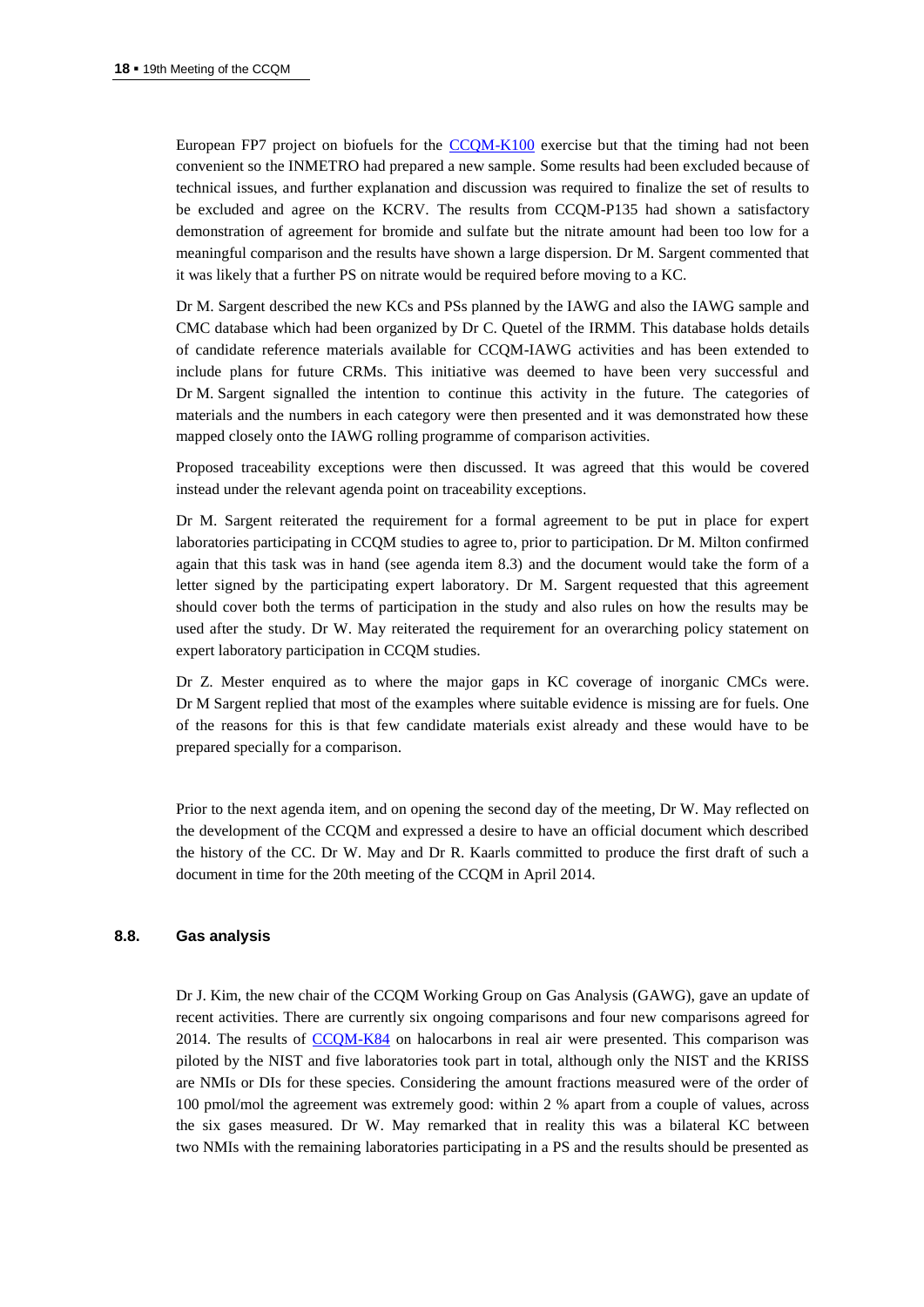such. Dr J. Kim agreed and confirmed that only the NIST and the KRISS results would be used to calculate the KCRV, and the other results would be presented in a separate pilot study report. The results of [CCQM-K93,](http://kcdb.bipm.org/appendixB/KCDB_ApB_info.asp?cmp_idy=1145&cmp_cod=CCQM-K93&prov=exalead) ethanol in nitrogen, coordinated by the NPL, were then presented. The GAWG meeting earlier in the week had discussed that the original calculation of the KCRV had not included consideration of adsorption and buoyancy effects. The KCRV would now be recalculated to take these into account. Dr J. Kim then presented new KC proposals from the VSL on the composition of biogases and from the KRISS on noble gas mixtures. Dr J. Kim then elaborated on arrangements for a proposed core KC for propane in nitrogen. This would involve a CC level comparison with eight participants, and then satellite RMO comparisons to include a further 11 laboratories. Moving on to discuss the re-review of natural gas CMCs in Cycle XV Dr J. Kim stated that the GAWG had agreed that the core mixtures approach allows the scope of CMCs to be broadened for selected mixtures with a separate document being produced to describe this approach. It was also reported that the GAWG had committed to produce new guidelines for accepting CMCs for purity claims because of current problems with assigning uncertainties to measurements below the detection limit. Dr J. Kim then reported an interesting presentation given to the GAWG by Dr A. van der Veen and Dr R. Brown concerning the impact on gas analysis of changes in the IUPAC Atomic Weights of the Elements. As a result, the GAWG had made a statement of how best to assign atomic weight data without a good knowledge of the isotopic composition of the gas: this was to assume that the range of atomic weights given in the most recent IUPAC document is a rectangular distribution and then use this assumption to propagate uncertainties accordingly. Dr J. Kim concluded his presentation by highlighting upcoming meetings and workshops relevant to the GAWG. Of particular interest were the BIPM-IAEA workshop at the VSL in June 2013 on stable isotope standards for  $CO<sub>2</sub>$  and  $CH<sub>4</sub>$ , a possible Gas Metrology Workshop during the CCQM meetings in South Africa in November 2013, and a proposed joint IAWG-GAWG workshop on isotope ratio measurements sometime in the future. Dr A. Fajgelj concurred that this was a key topic which needed to be addressed.

Opening the discussions, Dr W. May recognized that workshops held within CCQM meetings are an excellent way to advance scientific understanding in critical areas, but reminded participants that, whilst not relevant to the workshops mentioned by Dr J. Kim, it was important to properly manage CCQM workshops and that any such meetings held outside formal CCQM meetings would need to be officially sanctioned. Dr W. May suggested the use of a template to officially record proposals for proposed meetings which would enable the expectations and the objectives for the meeting to be made clear in advance and would allow an official decision to be made on the approval of the meeting.

Returning to the proposed core comparison on propane in nitrogen, Dr W. May expressed his concern that, whilst this efficient KC approach makes sense when samples are limited, what was described here would result in an increase in work for the linking laboratories. Dr A. van der Veen made it clear that the laboratories involved as links have all agreed to act in this capability. Dr P. Brewer emphasized that, in fact, the burden on the coordinating laboratories is not that much greater because the cylinders involved are just recirculated to the RMO participants.

Addressing the issue of atomic weights Dr M. Milton stated that he did not favour the proposal made by the GAWG because in future there is the possibility for these atomic weight ranges to continue to grow, and would favour instead a special set of values to be used for gas metrology, perhaps based on the ranges for specific sources given in the IUPAC atomic weights document. Dr R. Brown stated that, although he agreed with Dr M. Milton's point of view as a long-term objective, the statement by the GAWG was designed to address the problem in the short term, whilst at the same time raising the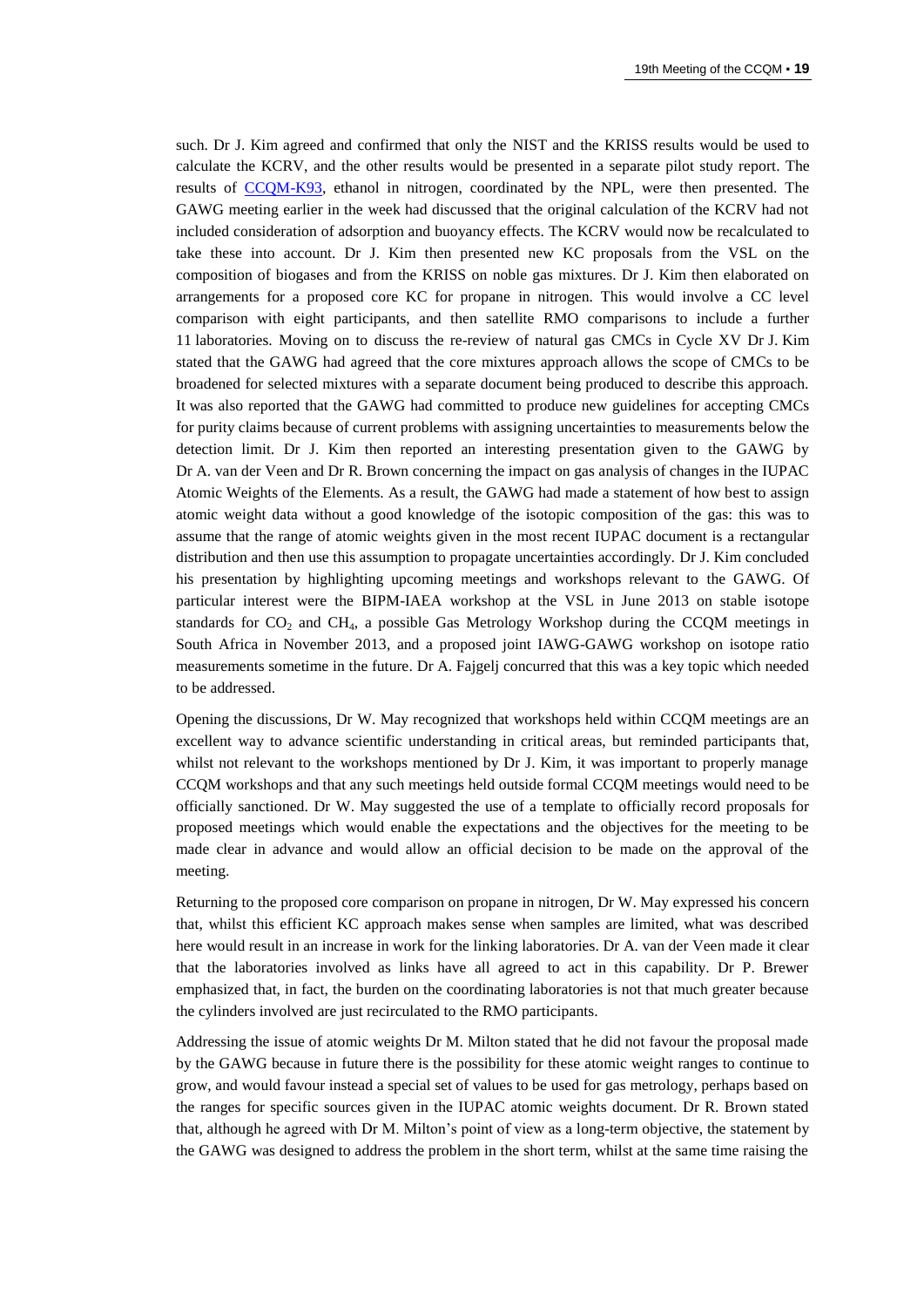issue with the IUPAC and asking them to provide a better solution in future. Dr R. Brown also stated that is was not necessarily possible to use the ranges given in the IUPAC atomic weights document for specific sources because the isotopic composition of gases produced by industry would differ from those natural sources. Dr A. van der Veen added that the solution was pragmatic because many documentary standards referred to the use of the latest IUPAC data. Prof. M. Cox informed participants that the JCGM Working Group on the Expression of Uncertainty in Measurement was aware of this issue and is currently formulating a solution to address the problem. Dr R. Wielgosz added that it is always possible to make an isotope ratio measurement of the gases in question. Dr A. van der Veen countered that this was only practical for simple binary mixtures since for multicomponent standards this would be prohibitively expensive. Dr R. Brown added that any solution must be universally relevant to all producers of gas mixtures and not just applicable to NMIs and DIs. Dr A. Fajgelj was of the opinion that the CCQM should recommend to the IUPAC that a way is found to deal with this problem. Dr M. Milton stated that he had been in e-mail contact with the Commission on Isotopic Abundances and Atomic Weights (CIAAW) on this topic but that this had not progressed substantially. He emphasized the need for the CIAAW to progress this as a matter of urgency otherwise individual scientific communities would begin to use their own rules in the absence of any other guidance.

# **9. TOWARDS PROPOSALS FOR A NEW WAY OF PRESENTING CHEMICAL CMCS IN THE BIPM KCDB**

Following the CCQM SPWG held in December 2012, Dr W. May had asked Dr R. Wielgosz to prepare a presentation summarizing the discussions that had taken place regarding the presentation of chemical CMCs in the BIPM key comparison database. Dr R. Wielgosz gave a presentation framing the current challenges and opportunities to potentially consider when formulating new ways to present and manage chemical CMCs in the future. The number of chemical CMCs continues to increase at a rate of between 250 and 300 per year. The current database used to assess and manage these claims may be approaching the end of its working life and this presents a good opportunity to reconsider the current approach. Dr R. Wielgosz also outlined extra parts of the CMC template for chemical and biological claims which are not used for the submissions from other CCs. It was highlighted that NMIs/DIs currently disseminate their measurement capabilities via services described as a) CRMs or b) either calibration services, or value assignment for proficiency testing scheme samples. Currently 51 % of CMCs are delivered through CRMs, 24 % of CMCs are delivered as both calibrations and CRMs and 25 % are delivered only as calibrations. Dr R. Wielgosz then showed the 67 service categories for chemical CMCs and posed the question as to whether these were still fit for purpose. The total number of chemical and biological CMCs (5360) compared to the total number of analyte-matrix combinations (3049) and the number of unique analytes (830) showed that there was less duplication in the chemistry area than there was in physics. Dr R. Wielgosz mentioned that the KCDB has its own search engine for chemistry and biological CMCs but wondered whether customers would prefer the data to be presented in an alternative format. Dr R. Wielgosz reminded participants that, whilst the CIPM MRA was designed for NMIs and DIs, the KCDB was originally designed with customers in mind – whoever they may be. He listed the principles that had been used in establishing the chemistry and biology CMCs in 2000/2001: 1) A database of capabilities; not a database of service catalogue entries, 2) Not a database of CRMs (but CRMs listed as a mechanism for service delivery), 3) Having the intention to list capabilities that underpinned the delivery of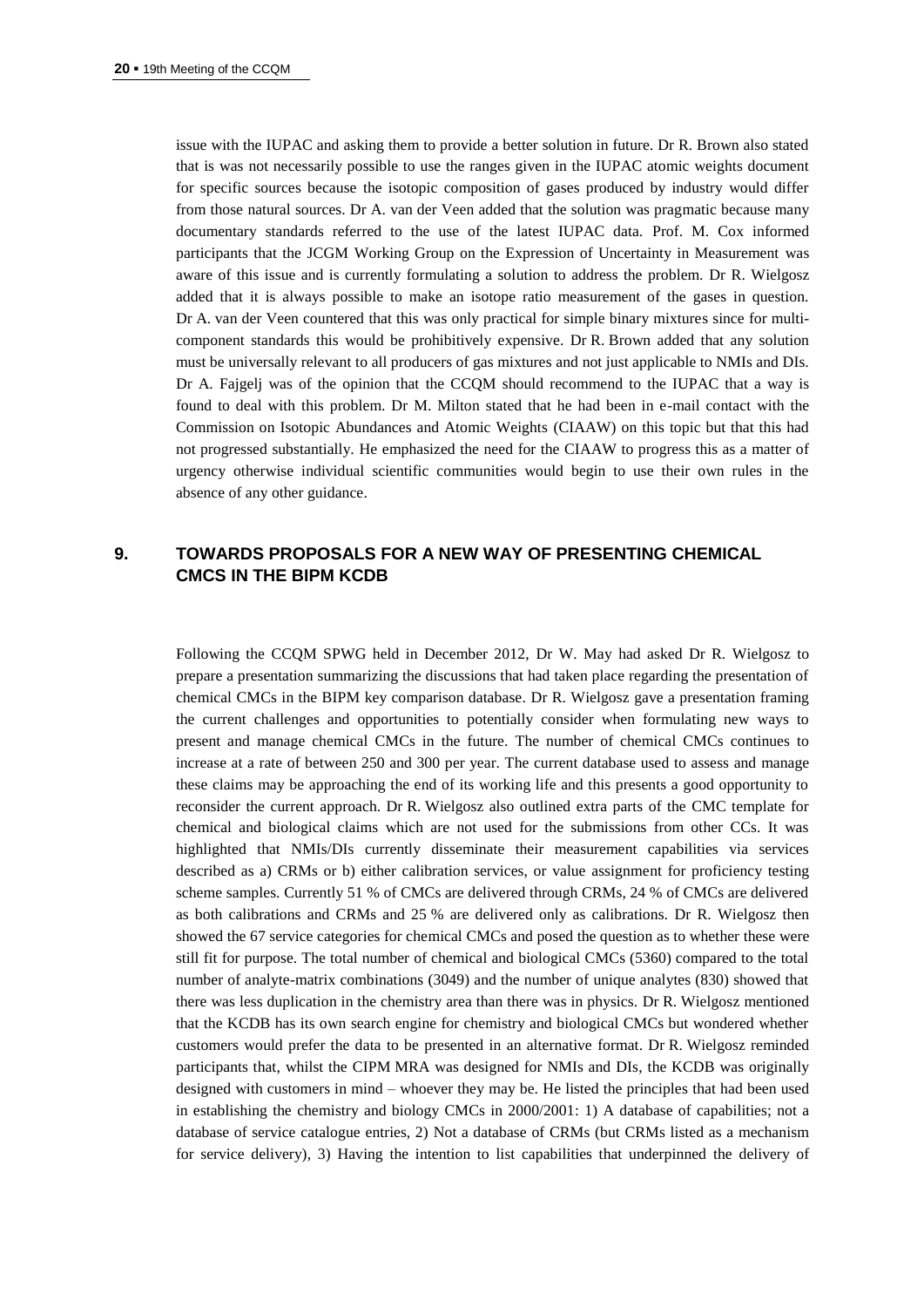services to customers, 4) Understanding that these were to be services offered by the NMI to customers, and 5) Listing specific analytes in CMCs.

Some issues raised at the March 2013 JCRB meeting were then reported: Does the database list available capabilities or available services; and is the presentation format readily understood by customers? In terms of the CCQM CMC service categories, as the number of bioanalysis CMCs increase and other new areas like microbiology become involved, will the format of the CMC template need to be reviewed? There were also questions raised at the JCRB meeting about how broad a CMC claim could be. Dr R. Wielgosz then posed the rhetorical question: Can we sustain the efforts required to publish and review 500 CMCs per year?

At this point there was an extensive discussion on the issues raised by the presentation thus far. Dr H. Emons opened the discussion by stating that he felt there was currently not a strategic approach to the CMC process and that it was important to decide who the CMCs were for and then adjust the process to meet the needs of these customers. Dr M. Sargent felt that the original intention of the database was largely academic. He theorized that most customers are interested in CRMs and this needs to be reflected since, in most cases, measurement capabilities are not relevant. Dr W. May retorted that the KCDB has to be more than just a CRM database – its job is not to market CRMs but to demonstrate the quality of the values assigned to measurements by NMIs. Dr B. Guettler countered that services are also disseminated via measurement capabilities and that legislation, especially in the clinical area, discusses analyte measurements in certain concentration ranges. The database must reflect the fact that not all services are delivered via CRMs. Dr Y. Mitani added that the requirements driving much of the work have changed so it is also sensible to consider how methods to deal with and represent the data might also change. Dr R. Kaarls cautioned that the CIPM MRA was originally set up at the request of the outside world so information on comparability and traceability could be obtained. This was especially the case from the accreditation community, from where the CMC principle comes. However, Dr R. Kaarls did not rule out that improvements to the current database may be beneficial. Dr W. Louw stated that in some parts of the world it was very clear who the customers for services were and perhaps it was important for others to first identify who their customers were. Dr W. May thought that much of the current confusion stemmed from each participant knowing their own customer base, but that this was not clear to others; indeed perhaps the term customer was too broad and needed a narrower definition. Ms H. Parkes added that the breadth of a CMC claim is likely to vary according to service area but that it was important that the breadth of a CMC matched that of the service provided to customers.

Dr R. Wielgosz then continued the presentation by comparing and contrasting the presentation of data in the JCTLM database and the KCDB. The JCTLM database had been set up after the KCDB, and was specifically designed to meet the needs of the laboratory medicine and IVD industry communities. He gave an example of the same CRM presented in both the KCDB and the JCTLM database and then the same measurement service on both databases to exemplify the differences in presentation of essentially the same information. Dr R. Wielgosz stated that the JCTLM database is based on clear customer requirements and service delivery, and its review process is much more focused on meeting normative standards and requirements. Dr S. Ellison commented that currently the JCTLM database is not a way of finding a CRM but rather a method of checking whether the JCTLM had approved it. It does not cover a whole range of services and it is not intended to. Dr W. May reminded participants that the services are what we are prepared to deliver and the capability is the means of delivery – we must ensure we focus on what is actually delivered. Prof. H. Emons agreed, stating that in a competitive world, metrological endeavour must add value otherwise customers will use other providers. He went on to remark that the JCTLM database would be a good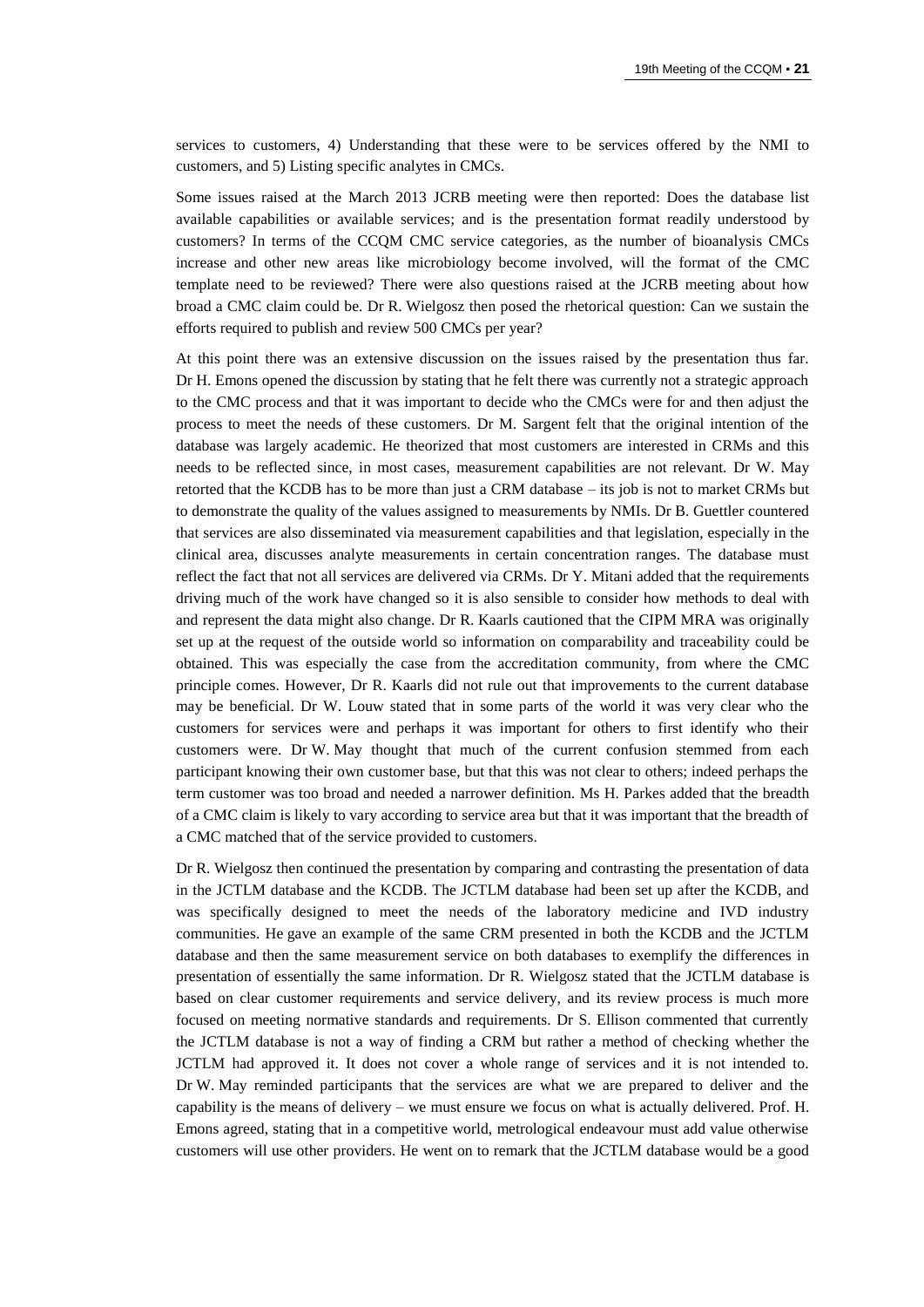template for a revision of the KCDB. Dr Y. Kustikov remarked that sometimes customers are interested not only in measurement of the highest order and would often like more information on lower order measurements than is currently available.

Dr R. Wielgosz concluded the presentation by posing some final questions about the way forward. In particular he emphasized concerns to reduce effort to a manageable level (by speeding up the process and introducing broader based CMC claims), the requirement to consider what a broad-based CMC claim might look like (based on HFTLS, or on core competencies, or similar to a flexible accreditation scope), and how broad-based CMCs might be implemented (define limits and structure of broad-based CMC claims, possibly covering a number of services, maybe to be introduced with a re-review cycle in the first instance). Dr R. Brown then asked how these suggestions would be taken forward. Dr W. May was of the opinion that currently there was too much emphasis on those reviewing the claim and not enough burden of proof on the laboratory submitting the claim. Dr W. May stated that in future he would like to see the institute submitting the claim doing work to provide a convincing argument that the claim should be accepted – especially since there are not enough comparisons to underpin all current claims. Dr W. May was also of the opinion that strategic peer review panels would be useful in reviewing broader scope CMCs claims in the future. Dr Z. Mester concurred and stated that the CIPM MRA already mentions the use of peer review, although this approach is not applied uniformly over all regions currently. Dr M. Sega raised the issue that in some cases peer reviews had been performed but that the relevant documents were not sent to the KCWG. Dr W. Louw questioned whether the peer reviews intended were paper based or on-site visits, since on-site visits would require more resources and justification. Prof. H. Emons drew parallels with fixed and flexible scope in the field of accreditation and stated that in these cases it is very important to make clear in advance the criteria which any submitted claim will have to satisfy. He also cautioned that peer reviews must not duplicate existing processes or cause an unsustainable burden. Dr B. Guettler felt that transparency of the process was extremely important, especially with the possible move towards broader CMCs. He was supportive of giving the customers as much information as possible and allowing them to make informed decisions about the quality of services. Prof. M. Hennecke added that CMCs are also used on occasions to demonstrate the quality of a laboratory and judge the value of a large national investment in metrology. He cautioned against CMCs becoming too much of an internal metrology issue.

At this point Dr R. Kaarls interjected that the current debate was very timely since in 2015 there will be a review of the CIPM MRA. Dr W. May concluded that change would be a long process and that there may be value in a smaller group being formed to push forward these ideas. He asked Dr R. Kaarls to chair such a group with a remit to look at how the process of CMC generation and review could be improved in a CCQM context.

# **10. TRACEABILITY IN THE CIPM MRA (AND CCQM LIST OF EXCEPTIONS)**

Dr D. Sin introduced the proposed traceability exceptions to the CIPM guidelines in CIPM/2009-24 (contained in CCQM/13-11). The reasons for these being considered were because CMCs had either been rejected, or were likely to be rejected, on the basis of the issues presented. All three were proposed by the IAWG and were specifically:

1. "Source of traceability is an elemental calibration solution prepared in-house as calibrant for services such as certification of matrix RMs or provision of reference values for PT schemes.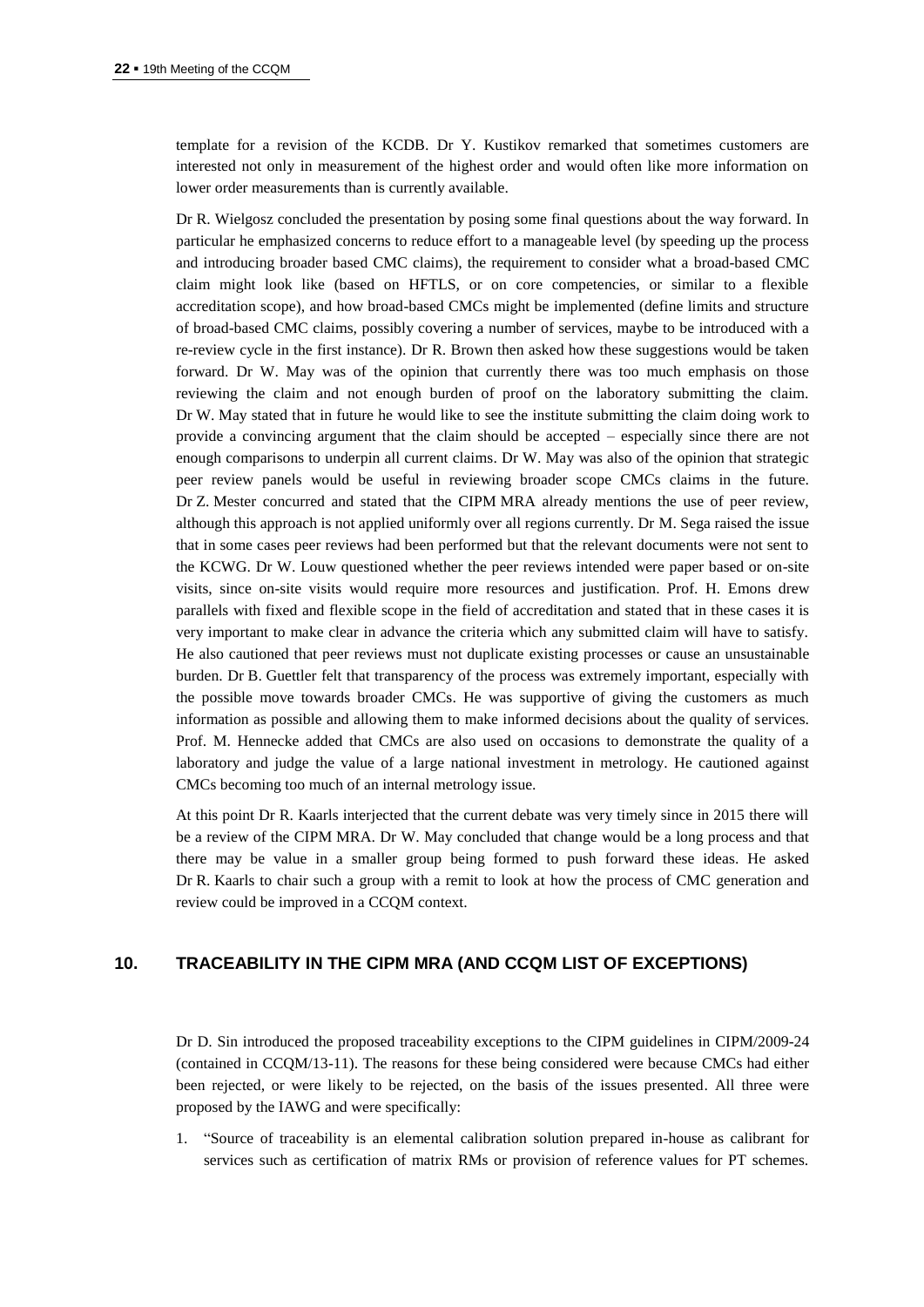The calibration solution is not a direct service to customers and hence there is no CMC for its preparation. Traceability is attained by use of commercial high purity metals or other materials for which a purity assessment is performed, appropriate to the uncertainty requirement of the service (CMC) provided to customers."

- 2. "Source of traceability is another NMI's measurement service and/or standard that is accepted as fit for purpose by the IAWG although not supported by a CMC. This is a temporary exception which will be resolved in due course."
- 3. "Delta value isotope ratio measurements cannot presently be made traceable to the SI but to materials recognized as International Standards. These are based on consensus values and are not in the BIPM database. Therefore, they cannot be used for CMC claims. This exception is unlikely to be resolved in the near future."

Dr D. Sin explained that according to CIPM/2009-24 for an NMI/DI publishing CMCs on the KCDB there were two choices for establishing its traceability route to the SI: 1) via a primary realization or representation of the unit of measurement concerned, in which case traceability must be declared to its own demonstrable realization of the SI; or 2) via another NMI or DI having relevant CMCs with appropriate uncertainty published in the KCDB or through calibration and measurement services offered by the BIPM, in which case traceability must be declared through the laboratory providing the service. Further, Dr D. Sin elaborated that the document stated that "where neither of these two routes can be strictly applied, alternative paths for establishing the traceability to recognized standards may be proposed to the CIPM through the corresponding Consultative Committee." In respect of the first two cases Dr D. Sin also pointed to Note 4 in the document: "Traceability route 1 includes the case of NMIs or DIs using certified reference materials (CRMs) or high-purity primary chemical reference materials that have been value-assigned by applying their own measurement capabilities as described and recognized within published CMCs." Dr D. Sin stated that these cases were initially submitted to the KCWG which agreed in principle to the proposed exceptions and forwarded comments to the IAWG on the text. Following this the IAWG revised the text of the proposed exception and sent these to CCQM for discussion.

An extensive discussion about these proposed exceptions then ensued. Dr Z. Mester asked for clarification about what was intended by the first case. Dr W. May interpreted this as meaning that if an NMI does its own in-house purity assessment in order to prepare calibration solutions, which are subsequently used to certify matrix RMs, and the purity assessment is not covered by CMCs then the purity assessment may not be offered as a service. Dr M. Sargent added that in the vast majority of cases the commercial materials are extremely pure and do not add significantly to the uncertainty of the final result. He elaborated that purity checks on commercial materials are currently done in a number of ways and the IAWG is undertaking a PS which will look at the best way of taking this forward. Prof. H. Emons questioned whether this exception was required since the primary realization of the unit is by the purity assessment process. Dr M. Sargent explained that the crux of the problem was that in most cases the NMI/DI did not hold a separate CMC for value assigning the purity of the material. Dr W. May stated that in such cases where these have no consequence for the services provided or their uncertainty, this issue was not relevant. Dr R. Brown observed that the situation was quite closely related to Note 3 of the CIPM document 2009/24 where reference is made for allowing accredited services where the uncertainty can be shown only to make a minor contribution to the total combined uncertainty. However, Dr R. Brown went on to observe that Note 3 only applied to auxiliary influence quantities not part of the main traceability path; for purity assessment this was hard to justify. Dr R. Kaarls indicated that one of the problems was inconsistency in the text of CIPM document 2009/24, but advised that prior to any revision of the text the CCQM needs to find a way to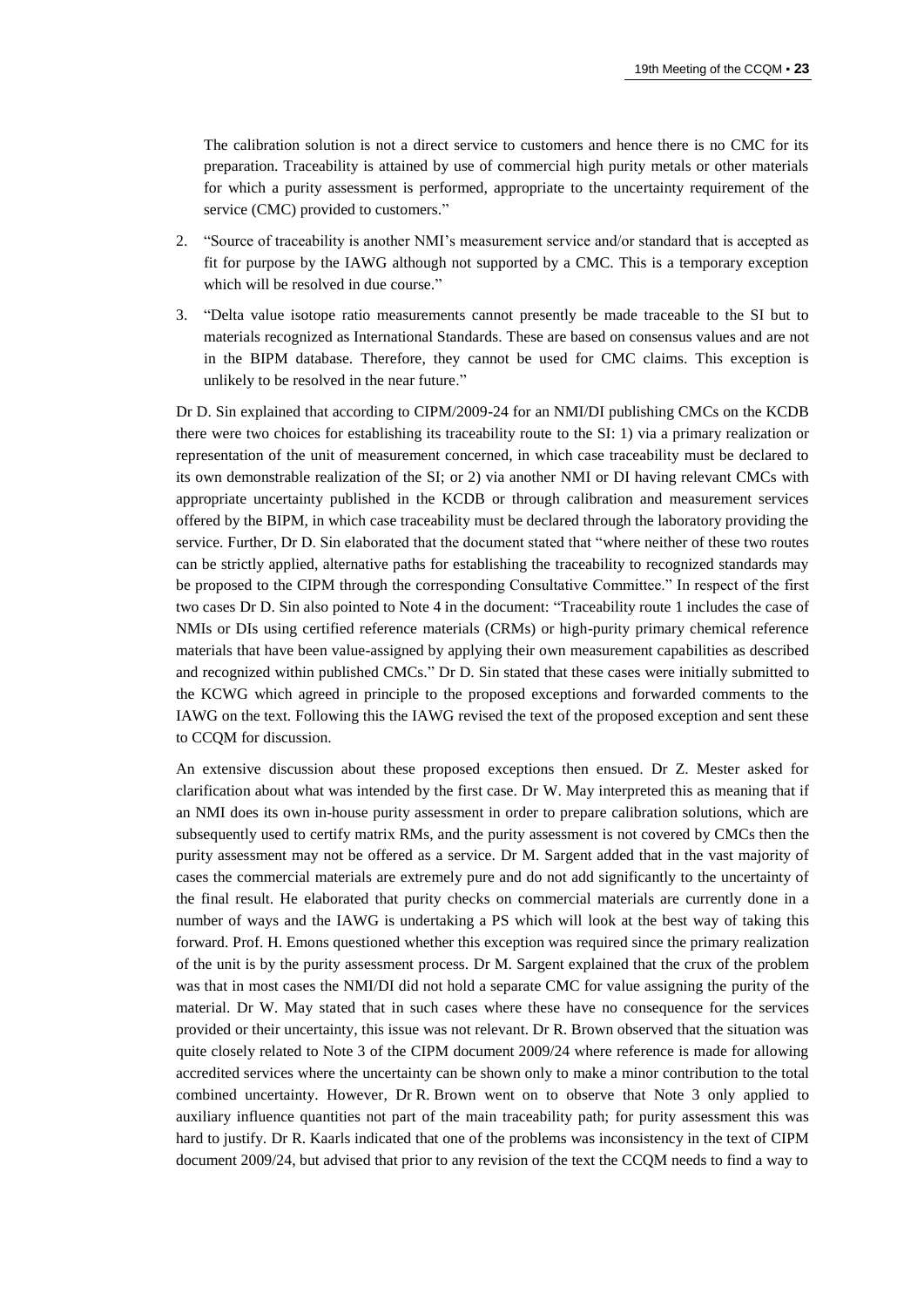move forward. Dr M. Sargent condensed the debate down to two options: 1) approval by the CCQM of a traceability exception, or 2) approval by the CCQM and the KCWG that CMC claims falling under case 1 will be accepted when they reach review. Dr W. May agreed that the second option was the preferable way forward and urged a common sense approach to future CMC reviewing, stating as well that an appeals procedure for CMC claims that are denied may be useful in the future. The CCQM agreed that case 1 was not an exception but the scenario should instead be described as having been 'adopted as working practice in CCQM'. Dr M. Sargent noted that it was also important to ensure the RMOs were aware of this decision when performing their CMC reviews.

Discussion then moved on to the second proposed exception. Dr W. May asked why this was being raised if, as suggested in the text, it will be resolved in the near future. Ms. H. Parkes informed participants that all three BAWG CMCs in this cycle were rejected on these grounds: an IRMM material was used for traceability, but the material does not yet have CMCs. Dr A. Fajgelj commented that, in the same way as the first case, this common sense approach was appropriate for now, but was of the opinion that in the long term a proper approach would be needed. Dr A. Fajgelj referred to the current EMRP SIB09 ELEMENTS project as a first step in solving this problem. Dr R. Sturgeon felt that the first two cases would constitute necessary exceptions. He commented that those NMIs that invest in the required infrastructure will be able to provide a full traceability chain. Dr R. Kaarls again noted that the CIPM MRA text was inconsistent in this respect: on one hand requiring a service to be delivered regularly, but on the other hand requiring CMCs for something that is not delivered as a service. Dr W. May commented that the common sense approach would be to broaden the uncertainty statement to deal with the problem being considered. Prof. U. Panne questioned why, when pure materials with associated CMCs which would deal with this problem are available at the BAM and the NRC, for example, these are not being purchased by NMIs/DIs. Dr B. Guettler agreed that the traceability of some PTB elemental solutions is to BAM pure materials. Prof. H. Emons argued that it would not be possible to put in place this SI traceability approach for all compounds on the CAS registry. Dr R. Wielgosz countered that the OAWG organizes its KCs to cover as much of the analysis space for organic primary calibrators as possible. Dr W. May proposed that case 2 was therefore also not an exception but should instead be described as having been 'adopted as working practice in CCQM'. Dr W. May also suggested that the KCWG unblock these CMCs and similar claims in future, and that the issues raised by note 4 of CIPM document 2009/24 should be brought to the attention of the CIPM. He also asked Dr M. Sargent to draft note for Dr W. May and Dr R. Kaarls, which they would send to the RMOs for their use in intraregional CMC review regarding the issues and CCQM interpretation/agreements regarding the first two items in CCQM/13-11.

Discussion then moved on to the third proposed traceability exception for isotope ratio measurements relative to the delta scale. Much of the discussion focused around the definition of the term 'recognized standards' in CIPM 2009/24 and the phraseology 'material recognized as International Standards' in the text of the proposed traceability exception. Dr A. Fajgelj noted that in the case of the delta scale traceability was to artefact-based standards and not fully to the SI. Dr R. Sturgeon suggested that the problem is actually much broader than the lighter elements referred to in the traceability exception and would cover heavy metallic elements as well. Dr R. Watters stated that he saw no difference in terms of traceability between the delta scale and the current definition of pH. He was of the opinion that if delta scale measurements represented an exception then so should pH measurements. Dr W. May summarized the discussion by stating that the CCQM agreed with the traceability exception related to delta scale isotope ratio measurements, and that a list of certified reference materials that constitute accepted references for traceability statements is agreed and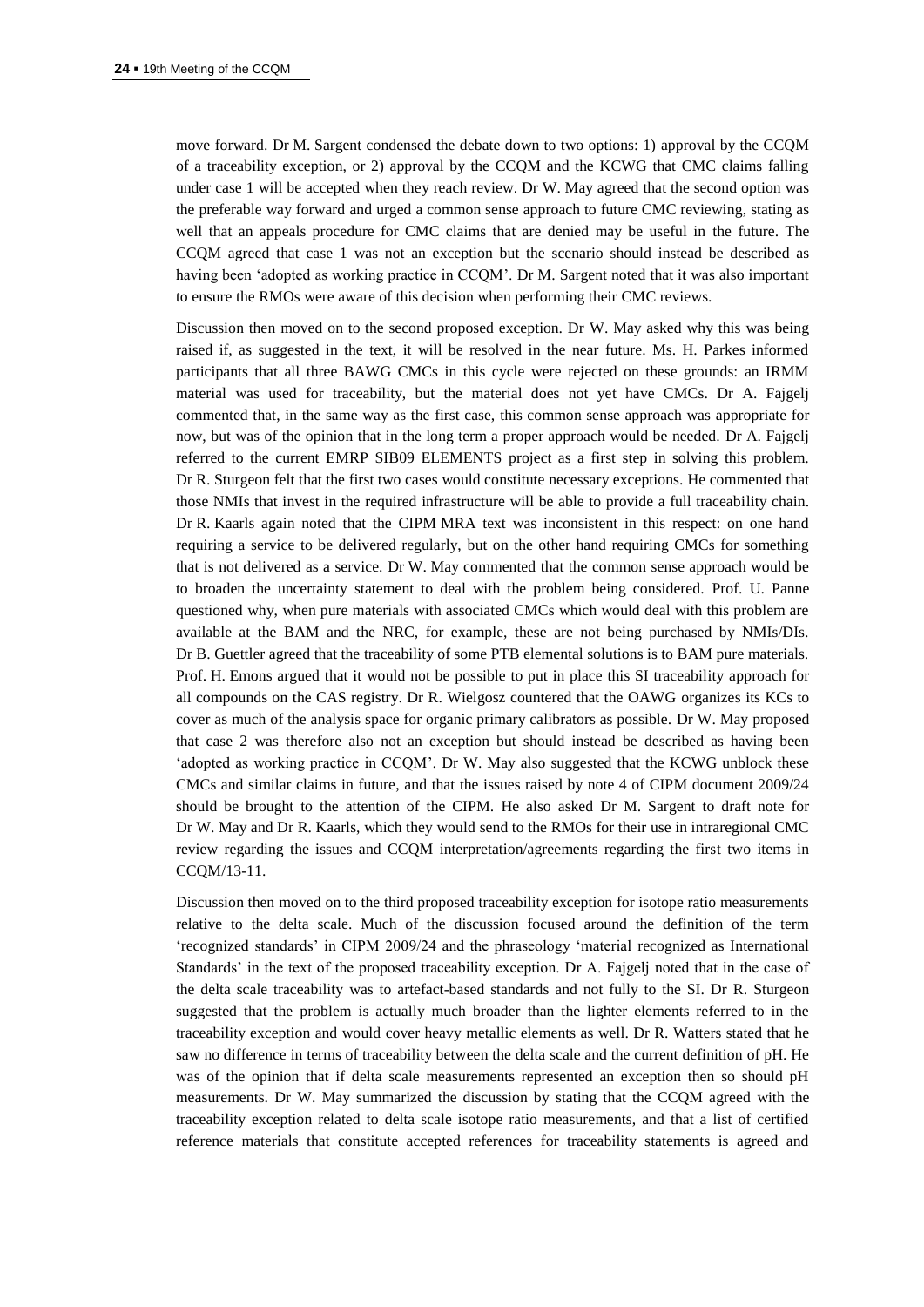maintained by the IAWG. He asked Dr M. Sargent to reformulate the text of the third case accordingly ready for discussion and action by the SPWG.

## **11. JCRB AND OUTCOMES OF THE WORKSHOP ON CMC REVIEW PROCESS**

It was agreed that this item was largely covered in the discussions above and by the presentations given by Dr R. Kaarls to individual WGs during the week, and that the meeting should progress to the next item.

## **12. REPORT FROM THE** *AD HOC* **WORKING GROUP ON THE KCRV**

Prof. M. Cox, chairman of the *ad hoc* KCRV WG, presented a progress report. He reminded the CCQM of the Terms of Reference of the KCRV WG, and then listed the work done by the WG and summarized the reports and guidance documents produced. Prof. M. Cox reported that activities during the last year had included a more detailed look at the DerSimonian-Laird (excess-variance estimator) and its inclusion in a CCQM guidance note, and production of a final version of the CCQM guidance note on calculation of the KCRV as CCQM/13-22. Prof. M. Cox then discussed some modelling approaches for the KCRV and  $u(KCRV)$  that the WG had examined and that this work was ongoing. Prof. M. Cox then introduced some possibilities for further KCRV WG work items. Further, he reminded the CCQM of some important points agreed by a joint meeting of the KCRV and EET EGs in 2008 that the CCQM should continue to bear in mind, and most notably that *u*(KCRV) is standard uncertainty associated with KCRV, rather than a measure of dispersion of results.

Prof. H. Emons commented that the new work item proposed on homogeneity and stability studies for KC materials may also be of interest to CRM producers, but that this should not be an issue for KC studies since it is the responsibility of the coordinator to establish that the materials used are homogenous and stable prior to dispatch. Dr S. Ellison agreed but stated that the work item was primarily aimed at what to do with this information once one has it – for instance how it might contribute to *u*(KCRV). Dr W. May concluded the discussion by thanking the KCRV WG for their efforts. He considered that their work was now complete and the WG should be disbanded. Dr W. May added that, of course, advice may still be sought from members of the group on a case by case basis. Further, the CCQM agreed that final KCRV WG document CCQM/13-22 'Guidance note: Estimation of a consensus KCRV and associated Degrees of Equivalence' should be made public. It was agreed that its use in CCQM studies is not obligatory.

# **13. UPDATE ON THE REDEFINITION OF THE MOLE AND THE DRAFT** *MISE-EN-PRATIQUE*

Dr M. Milton referred to the meeting note of the *ad hoc* WG on the redefinition of the mole (CCQM/12-37) and to the *mise-en-pratique* which had been produced (CCQM/12-38). Dr M. Milton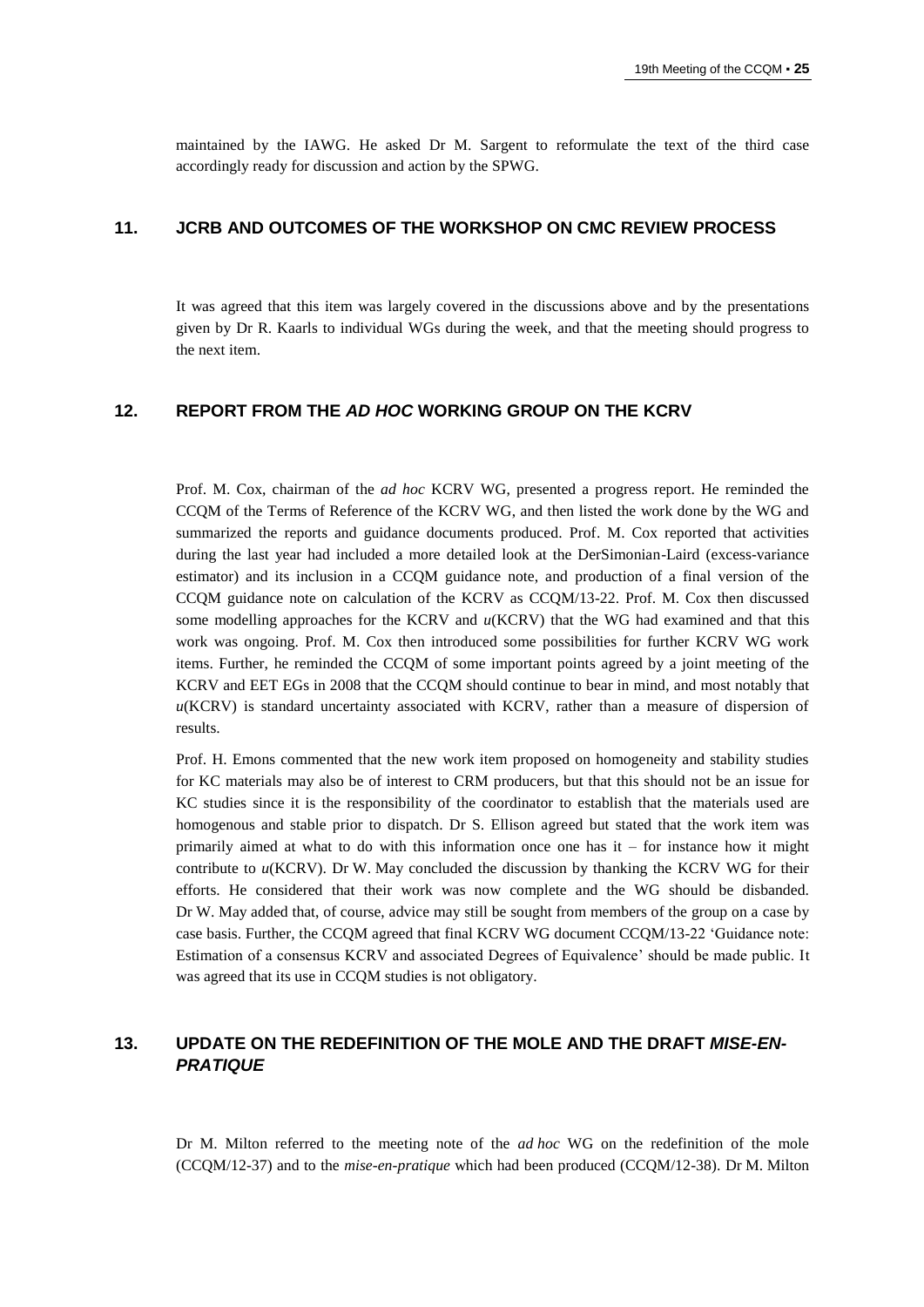stated that timescales for comments and changes to the text are not pressing since the next CGPM will not discuss redefinition of the SI base units. The next CCU meeting in June 2013 would also cover the topic of enumeration and Prof. B. Phillips (NIST) had been asked to give a presentation to the CCU on this topic. Dr C. Thomas confirmed that the item on enumeration to be discussed at the CCU was as a result of a request by the CCQM. Ms H. Parkes added that the enumeration topic was also relevant to the BAWG. Dr R. Wielgosz invited Ms H. Parkes to produce a document considering current measurement issues associated with enumeration and copy number in the bio-measurement area for submission to the forthcoming CCU meeting.

Dr M. Milton briefly described the current proposal for a *mise-en-pratique* for the mole. Dr R. Wielgosz added there had been some additional comments from Dr M. Máriássy (CCQM/13-15). Dr M. Máriássy explained that his comments related to the example of realizing the mole by gravimetric preparation. His contention was that this example gave the impression that the measurement of amount of substance can easily be performed to parts in  $10<sup>6</sup>$  (the accuracy of the mass measurement) whereas in actually realizing the mole, stoichiometry and purity are very important concepts, and currently this is not given enough attention. Furthermore, Dr M. Máriássy stated that purity is also a poorly defined term currently and would need to be more accurately explained in any *mise-en-pratique* for the mole. Dr M. Máriássy also noted that amount-of substance is the quantity of choice for macro-world, and particle count for micro-world. He stated that any *mise-en-pratique* should be practical and useful. He concluded by stating that a silicon artifact can be realized, but the unit is not easy to transfer from such a standard. Dr M. Milton agreed that Dr M. Máriássy's comments would be taken into account when producing the next version of the document.

Dr M. Milton then presented a new proposal from Dr B. Guettler to include a description of the current Avogadro project as part of the *mise-en-pratique* for the mole and in particular the counting of <sup>28</sup>Si atoms. Dr B. Guettler added that he would welcome greater interaction between the CCQM and the CCM on this issue because the proposal for redefinition of the mole and the kilogram are clearly closely linked. The general consensus was that the new text from Dr B. Guettler was an interesting addition to the *mise-en-pratique* for the mole and should be included in future drafts of the document as it would stimulate wider debate in the metrology community and was a very elegant way to teach the definitions.

Dr W. May then opened up the discussion on the redefinition of the mole to consider debate in the chemical community outside CCQM. He was of the opinion that the voice of the wider chemical community – which has previously expressed itself, sometimes in opposition to the redefinition, via articles submitted to the journal '*Accreditation and Quality Assurance*' – should be given an opportunity to debate the issues with the CCQM. For this purpose a future CCQM workshop on the redefinition of the mole to which external guests would be invited was proposed by Dr W. May. The timing, scope and effectiveness of such a workshop was debated at some length with some suggestions that this could be held at the CCQM meetings in South Africa in November 2013 or alternatively at the CCQM meetings in Paris in April 2014. No firm conclusion was reached and it was agreed that extra time was needed to reflect. Dr W. May would make a proposal to CCQM in due course.

Prof. R. Marquardt said that IUPAC should be kept informed of the planned workshop and it should be represented at the discussions taking place during the workshop. He reiterated that the current position of IUPAC is to support the current recommendation by the CCU of the CIPM on the definition of the mole. This position is documented in the minutes of the IUPAC Executive Committee meeting of 3-4 October 2009.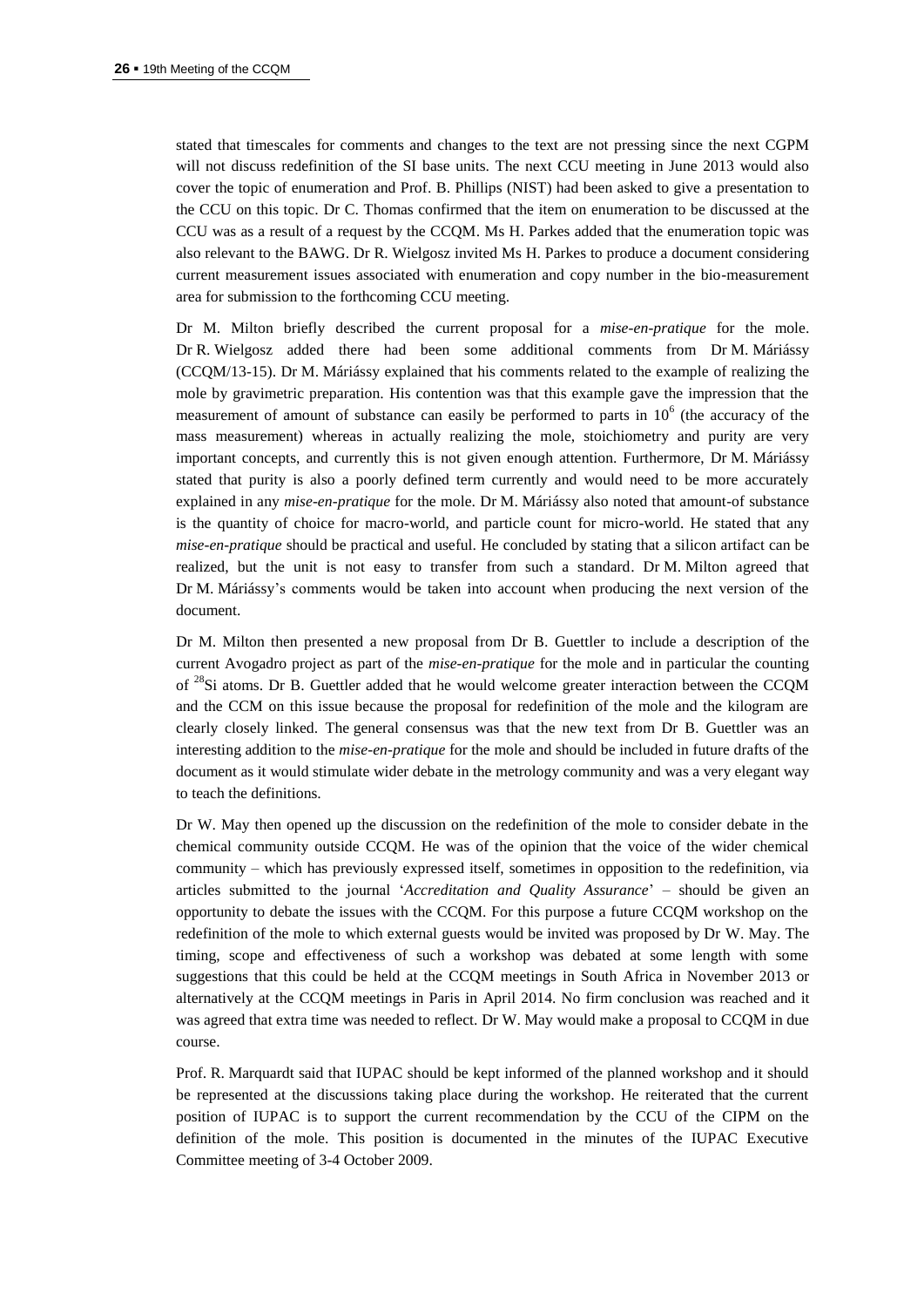# **14. CC DIRECTORY AND MEMBERSHIP OF CCQM WORKING GROUPS**

Dr R. Wielgosz presented the Directory of Consultative Committees maintained by the BIPM. He stated that in 2012 it was decided to ask for specific contact persons for WGs to be identified, however, in some cases these are not the people participating in the meetings. This situation was under review, including how this list would be maintained in the future. Dr W. May stated that because of finite space at the BIPM and expanding WG membership, WG chairs will be asked to review the membership of their WGs. Furthermore, he wished future April meetings of WGs be organized to allow all WGs to meet at the BIPM's facilities. He asked Dr R. Wielgosz to consult with the CCQM WG chairs to develop proposals to enable all WGs to meet at the BIPM and not require the use of external meeting spaces. Dr A. Fajgelj asked what the term 'contact person' actually meant. Dr W. May responded that the intention was to ensure there was an official point of contact for each organization that could pass information and invitations onto others in the organization as appropriate.

## **15. COMMENTS ON WRITTEN REPORTS FROM RMOS**

No comments were forthcoming.

# **16. COMMENTS ON WRITTEN REPORT FROM THE JCTLM**

Dr R. Wielgosz commented that there would be a JCTLM Stakeholders and Members meeting in December 2013 at the BIPM which would include a half day workshop on commutability and another half day workshop on reference systems and their impact of clinical medicine.

# **17. COMMENTS ON WRITTEN REPORTS FROM INTERNATIONAL ORGANIZATIONS IN LIAISON WITH THE CCQM**

No comments were forthcoming.

#### **18. CCQM WORKSHOPS**

There was no further discussion of this topic. Dr W. May would make a proposal to CCQM in due course concerning the proposals reported under agenda item 13.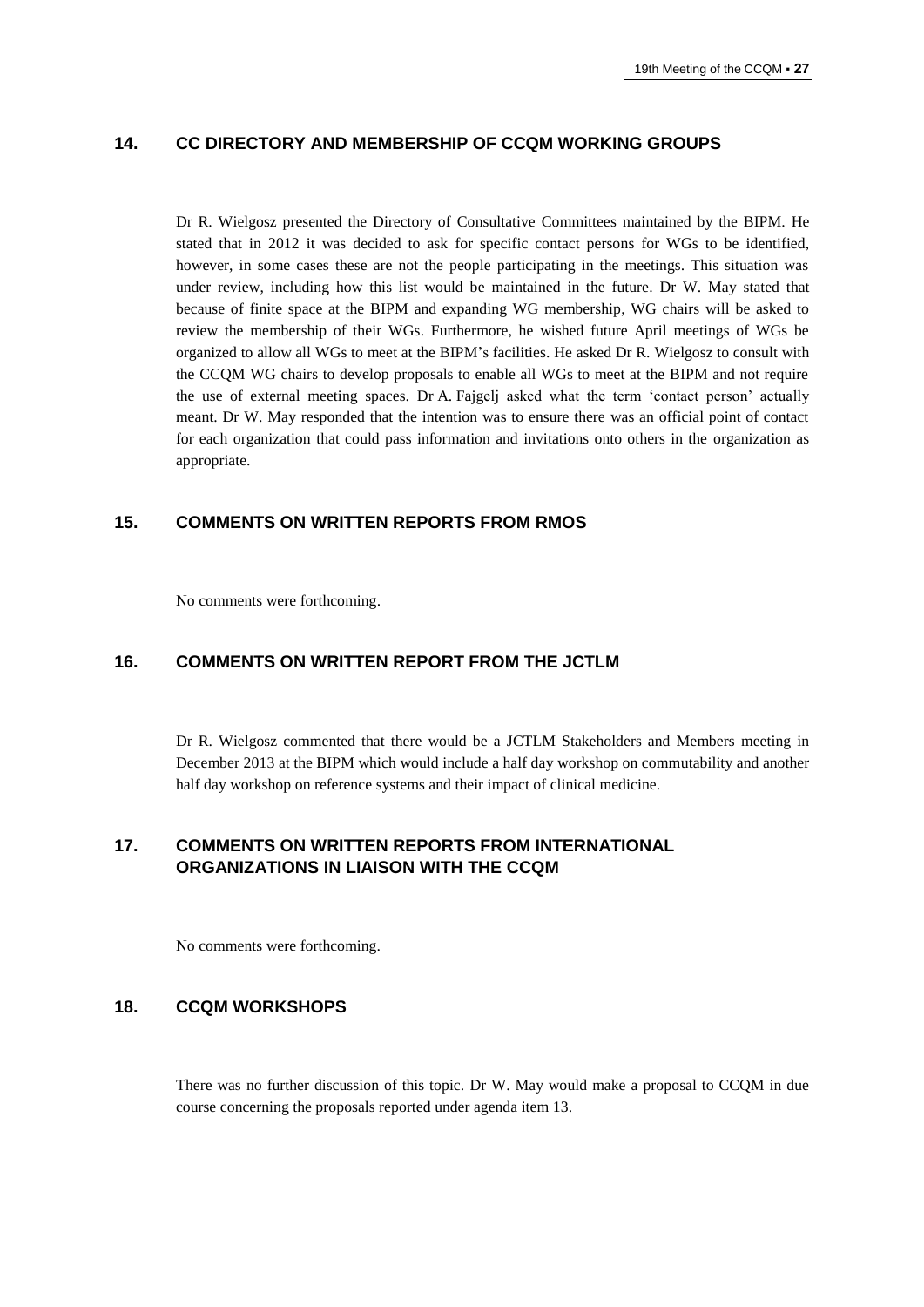## **19. CCQM RESOLUTIONS**

The 19th Meeting of the CCQM produced no resolutions.

## **20. ANY OTHER BUSINESS**

Dr W. Louw informed participants that Dr L. Samuel had recently taken over from him as chair of CITAC.

# **21. DATE(S) FOR THE NEXT MEETINGS OF THE CCQM AND CLOSURE**

Dr A. Botha gave a brief presentation outlining arrangements for the forthcoming CCQM WG meetings in Pretoria, South Africa, from 4-7 November 2013.

Dr T. Fujimoto confirmed that NMIJ would host the CCQM WG meetings in October 2014, probably between 14-16 October.

Dr W. May proposed that the 20th Meeting on the CCQM would take place on 7-11 April 2014 with the KCWG meeting on 4-5 April 2014.

In the absence of further business, the President of the CCQM closed the meeting at 15:40 and thanked participants for their contributions, reports and active participation in the discussions. Dr W. May expressed his desire to increase the quantity of open discussion at future meetings and reduce the number of formal presentations. Dr W. May thanked the staff of the BIPM for their support in hosting the meetings and wished all participants a safe trip home.

> Dr R. J. C. Brown Rapporteur, 24 April 2013 Revised 24 June 2013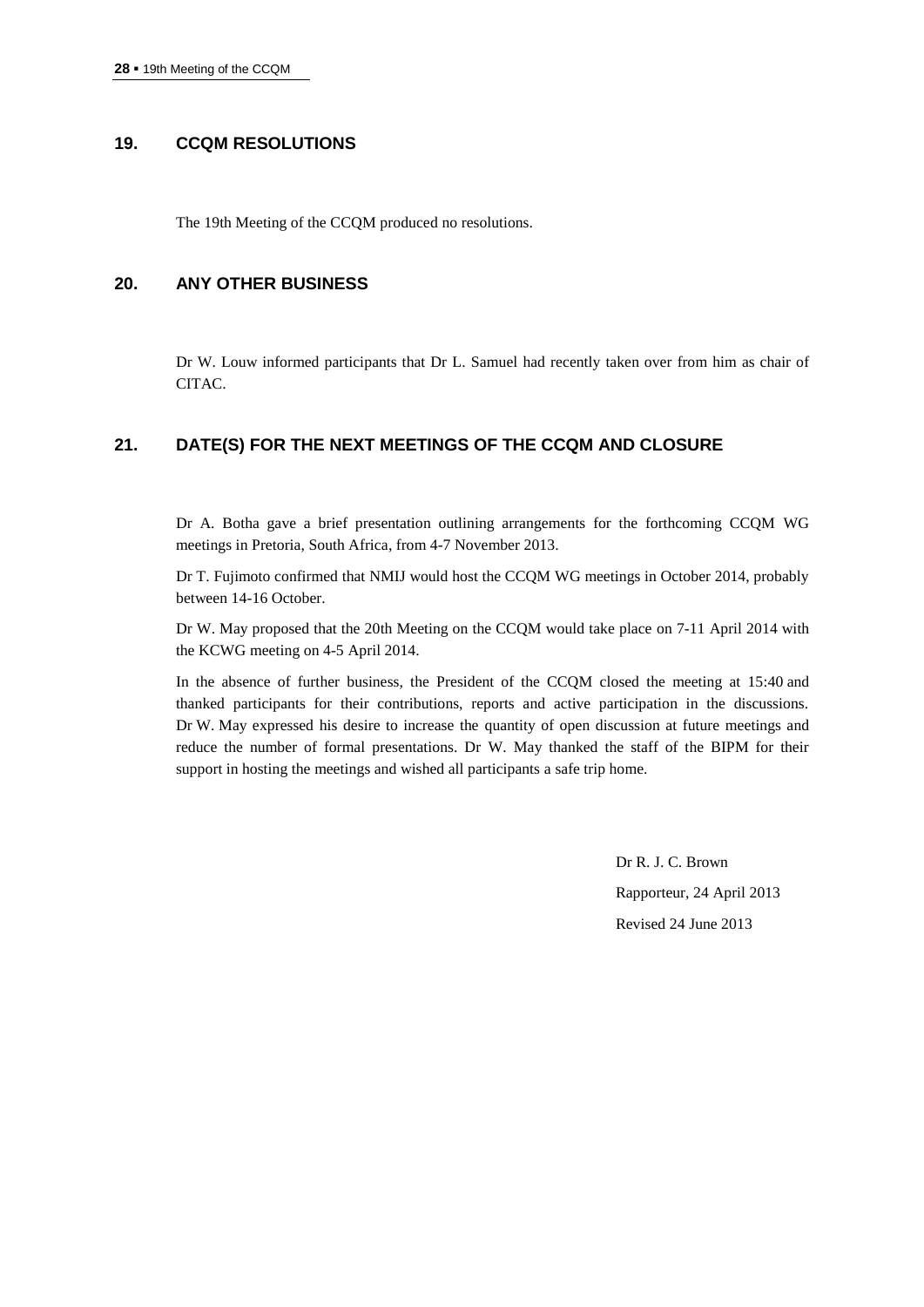# **DECISIONS AND ACTIONS FROM THE 19TH MEETING OF THE CCQM**

- 1. Dr W. May to review the activities, structure and name of the CCQM and report back to the 20th Meeting of the CCQM.
- 2. As rapporteur, Dr R. Brown to draft "Decisions and Actions" document and "Report of 19th Meeting of the CCQM".
- 3. Dr J. Kim is elected and confirmed as chair of the GAWG.
- 4. Dr W. May and Dr R. Kaarls will draft a set of CCQM guidelines for electing CCQM WG chairs and vice-chairs by November 2013, with the aim of a final draft to be approved at the 20th Meeting of the CCQM.
- 5. The CCQM approves the modifications proposed by the SPWG (CCQM/13-38) to the CCQM Strategy document. The document will be updated based on these proposals, as well as those agreements based on discussions at 19th meeting of CCQM. The revised document will be submitted by end of April 2013 to the SPWG and two additional members of the CCQM, Dr Hongmei Li (NIM) and Prof. H. Emons (IRMM) for final review.
- 6. The CCQM supports and approves the 'BIPM Laboratory activities in Chemistry to meet future CCQM Strategic Plans' as described in document CCQM/13-23 (SPWG/13-03), and requests that this document be added as an Appendix to the revised CCQM Strategy Document.
- 7. Dr W. May will recommend to the CIPM that the current peer review process undertaken for measurement services provided by the BIPM Chemistry Laboratories, based on audits by individual NMI experts at different times, be modified to a peer review by a group of NMI experts, auditing all measurement services in one visit.
- 8. The CCQM agrees that the use by NMIs of external NMR facilities for qNMR measurements is not a traceability exception but should instead be covered by CIPM document CIPM/2005-09 concerning the subcontracting of measurements under the CIPM MRA.
- 9. Dr W. May and Dr R. Kaarls will produce a first draft of a document describing the history of the CCQM by the 20th Meeting of the CCQM.
- 10. Dr R. Kaarls will establish and chair a new group to look at how the CCQM can carry out its activities to address the goals of the CIPM MRA in the most efficient and effective manner. This might include reassessing the current CMC focus and intent; the process of how CMC generation, formatting, presentation and review could be improved in a CCQM context, etc. and report back to the 20th meeting of the CCQM for further discussions.
- 11. The CCQM agrees that the first two possible traceability exceptions proposed in CCQM/13-11concerning inorganic analytes are to be considered as 'covered by current working practices and CMCs should not be rejected on these grounds', but that further decision on these be delayed until the text of Note 4 of CIPM/2009-24 is reviewed and clarified.
- 12. Dr M. Sargent to draft note for Dr W. May and Dr R. Kaarls to send to the RMOs for their use in intraregional CMC review regarding the issues and CCQM interpretation/agreements regarding the first two items in CCQM/13-11.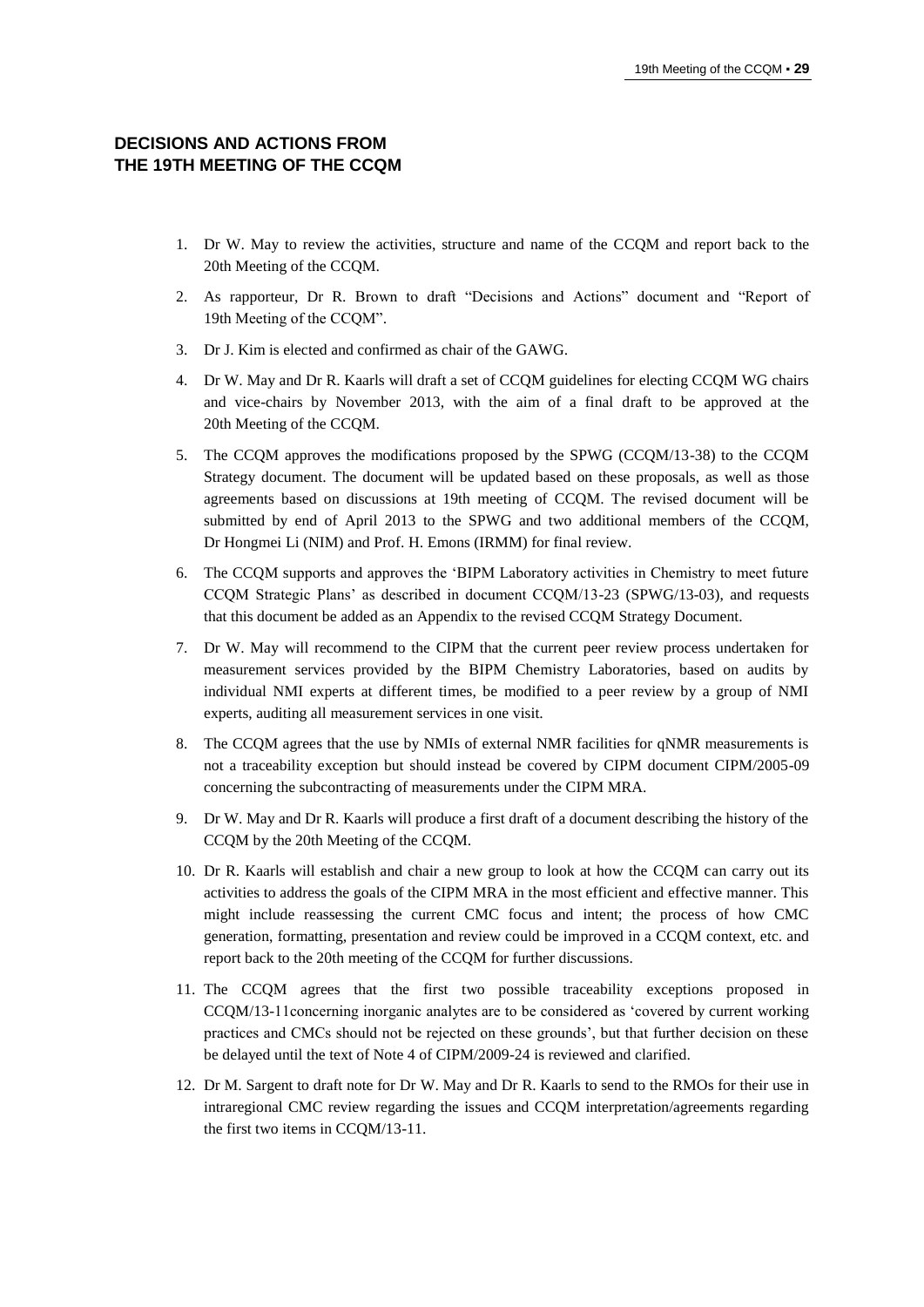- 13. The CCQM agrees with the traceability exception related to delta scale isotope ratio measurements, and that a list of certified reference materials that constitute accepted references for traceability statements is agreed and maintained by the IAWG. The text of the exception will be modified accordingly by Dr M. Sargent for discussion and action by the SPWG.
- 14. Dr R. Wielgosz, in consultation with Mr A. Henson, will draft a standard letter and form describing the conditions that guest laboratories participating in CCQM pilot studies are required to agree to in order to allow their participation. Agreement and signature of the forms shall be mandatory for guest laboratories to participate in CCQM pilot studies. (Reminder: Guests are not to be listed as members of a CCQM Working Group).
- 15. With the exception of those workshops convened as part of a regularly scheduled WG meeting, the CCQM agrees that any workshops that are proposed to be organized under the auspices of the CCQM require approval by the CCQM President. Dr R. Wielgosz will consult with the CCQM WG chairs to develop proposals to enable all WGs to meet at the BIPM and not require the use external meeting spaces.
- 16. The CCQM agrees that the work of the *ad hoc* KCRV WG is completed and the group is now disbanded.
- 17. The CCQM agrees that final *ad hoc* KCRV WG document CCQM/13-22 'Guidance note: Estimation of a consensus KCRV and associated Degrees of Equivalence' should be made publicly available. It is a guidance document and its use in CCQM studies is not obligatory.
- 18. Mrs. H. Parkes to produce a document considering current measurement issues and uses of enumeration and copy number in the bio-measurement area for Dr R. Wielgosz for submission by 10 May 2013 to the forthcoming CCU meeting to be held on 11-12 June 2013.
- 19. It was agreed that the IAWG, GAWG, OAWG, and BAWG will hold meetings 4-6 November 2013 hosted by NMISA in Pretoria, South Africa. On 7 Nov 2013, NMISA will organize a oneday symposium open to Stakeholders as well as CCQM Meeting attendees.
- 20. Dr W. May to report back to the CCQM within the next month or so regarding plans for a half day symposium related to concerns about the proposed new definition of the mole.
- 21. Dr W. May to invite the President of VAMAS to give a presentation at the 20th meeting of the CCQM (April 2014) and attend the SAWG meeting.
- 22. The 20th meeting of the CCQM will be held at the BIPM on 10-11 April 2014.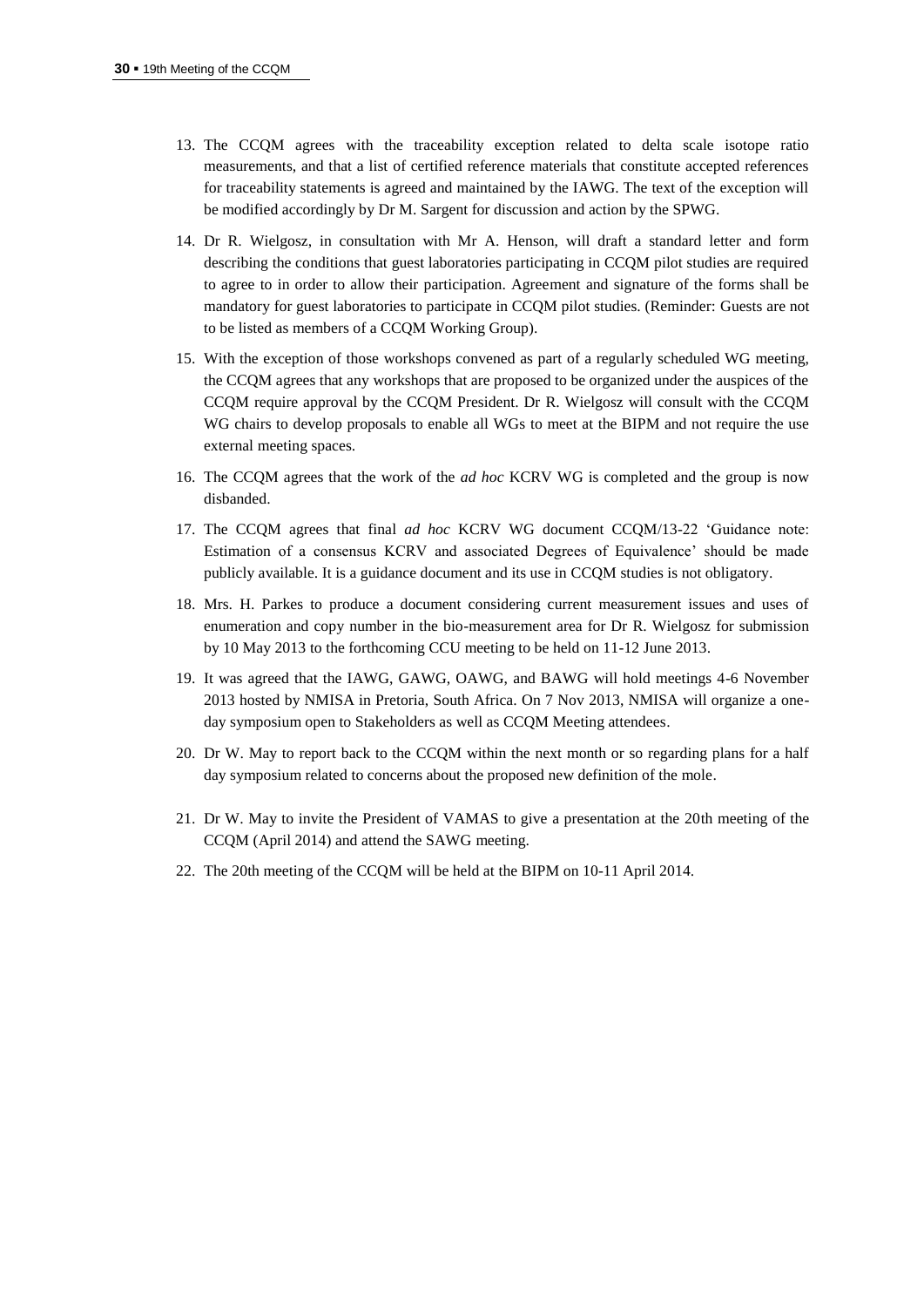# **APPENDIX 1 WORKING DOCUMENTS SUBMITTED TO THE CCQM AT ITS 19TH MEETING**

Working documents submitted to the CCQM at its 19th meeting are on restricted access.

Documents restricted to Committee Members can be accessed at the [restricted website.](http://www.bipm.org/en/committees/cc/ccqm/)

# Document CCQM/ 13-00 Practical information, 1pp 13-01 Draft agenda of the 19th meeting of the CCQM, 1pp 13-02 Timetable of CCQM meetings 12-19 April 2013, 1pp 13-03 Draft Agenda of the CCQM Workshop, 1pp 13-04 CCQM Strategy Document 2013-2013 v 0.5CCQM SPWG, 26pp 13-05 Annex to CCQM Strategy Document - List of Future CCQM Comparisons, CCQM SPWG 13-06 CCQM Strategy Document Cover Letter, Willie E. May, 1pp 13-07 Comment form for CCQM Strategy Document, CCQM SPWG, 1pp 13-08 Publications submitted to the CCQM relating to the proposal for the redefinition of the mole 13-09 Agenda of the Steering Group and Task Groups on Microbial Measurements, 3pp 13-10 Revised GUM- the impact, Maurice Cox, 29pp 13-11 Traceability Exception proposal from the IAWG, Mike Sargent, 2pp 13-12 IAWG Core Capability Approach (IAWG/12-13), Greg Turk, 15pp 13-13 Outcomes of the JCRB Workshop on CMC Review procedures, 2pp 13-14 Report of the 11th Meeting of the JCTLM Executive (6-7 December 2012), 20pp 13-15 Proposed modifications to the draft MeP for the mole, Michal Máriássy, 5pp 13-16 Coomet TC 1.8 report to the CCQM, Leonid Konopelko, 7pp 13-17 ISO REMCO Report to the CCQM, Hendrik Emons, 3pp 13-18 Comments received on CCQM Strategy Document Version 0.5 (SPWG/13-02) 13-19 Report from the ad hoc WG on the KCRV, Maurice Cox, 4pp 13-20 EURAMET METCHEM TC report to CCQM, Michela Sega, 3pp 13-21 APMP TCQM report to CCQM, Euijin Hwang, 11pp 13-22 Guidance note: Estimation of a consensus KCRV and associated Degrees of Equivalence (updated version of CCQM 10-03), 37pp 13-23 Appendix to CCQM Strategy Document on BIPM Laboratory Activity, 3pp 13-24 Presentation of CCQM Strategic Plan document (Version 0.5), 16pp 13-25 Update on BIPM programme in metrology in chemistry, 20pp 13-26 Report from the KCWG WG, 15pp 13-27 Report from the MBSG, 30pp 13-28 Report from the SAWG, 26pp 13-29 Report from the BAWG, 25pp 13-30 Report from the EAWG, 34pp 13-31 Report from the IAWG, 25pp